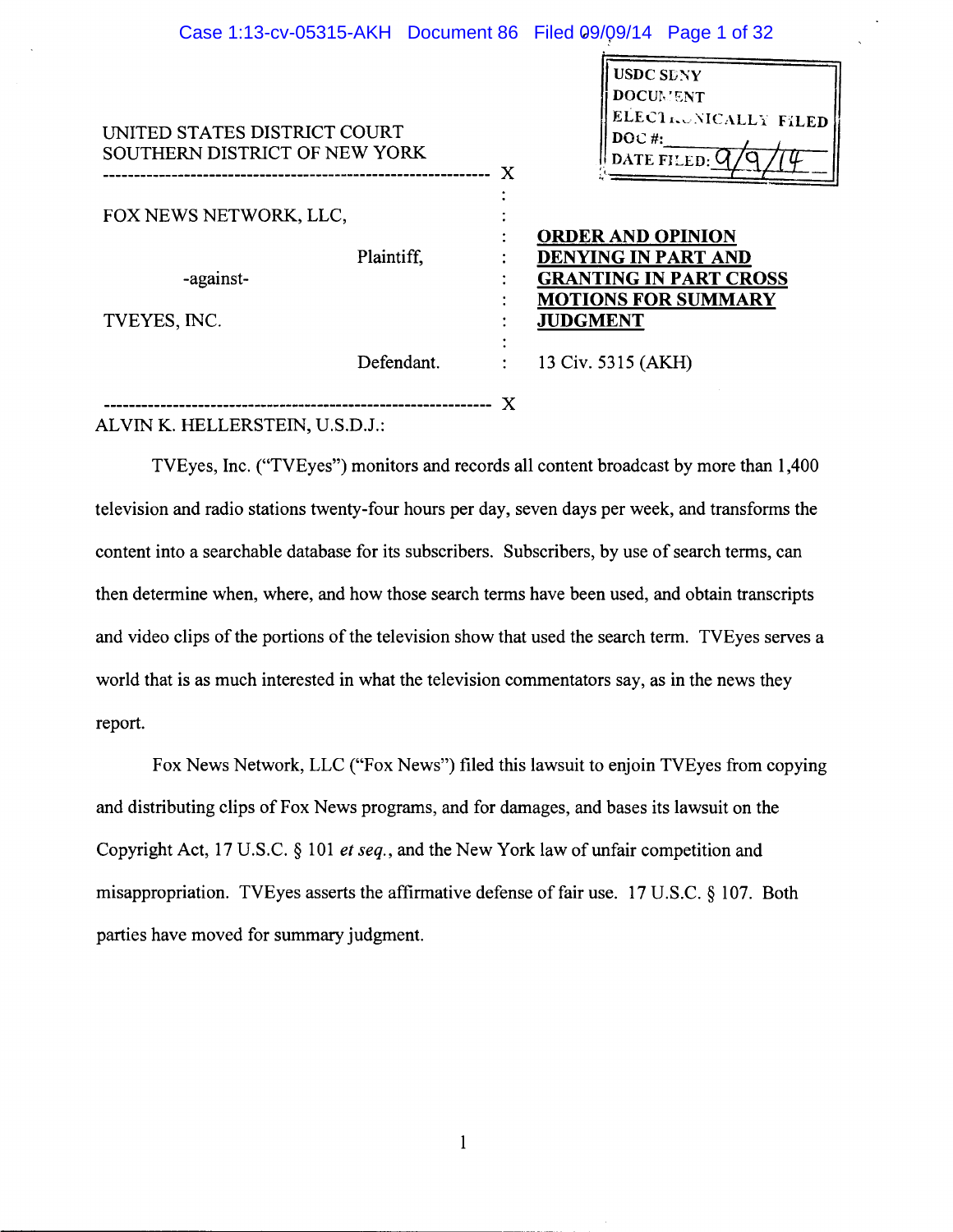For the reasons stated in this opinion, I find that TVEyes' use of Fox News' content is fair use, with exceptions noted in the discussion raising certain questions of fact. Fox News' request for an injunction is denied.<sup>1</sup>

### **I. Factual Background**

#### **A. TVEyes**

TVEyes is a media-monitoring service that enables its subscribers to track when keywords or phrases of interest are uttered on the television or radio. To do this, TVEyes records the content of more than 1,400 television and radio stations, twenty-four hours a day, seven days a week. Using closed captions and speech-to-text technology, TVEyes records the entire content of television and radio broadcasts and creates a searchable database of that content. The database, with services running from it, is the cornerstone of the service TVEyes provides to its subscribers.

The database allows its subscribers, who include the United States Army, the White House, numerous members of the United States Congress, and local and state police departments, to track the news coverage of particular events. For example, police departments use TVEyes to track television coverage of public safety messages across different stations and locations, and to adjust outreach efforts accordingly. Without a service like TVEyes, the only way for the police department to know how every station is constantly reporting the situation would be to have an individual watch every station that broadcast news for twenty-four hours a day taking notes on each station's simultaneous coverage.

<sup>1</sup> The parties have asked for confidentiality with respect to considerable materials in the briefs. To the extent that such information is found in this opinion, confidentiality is terminated. The interest of the public in the full basis of the fair use defense outweighs any interest in confidentiality. *See the Hartford Courant Co. v. Pellegrino,* 380 F.3d 83 (2d Cir. 2004).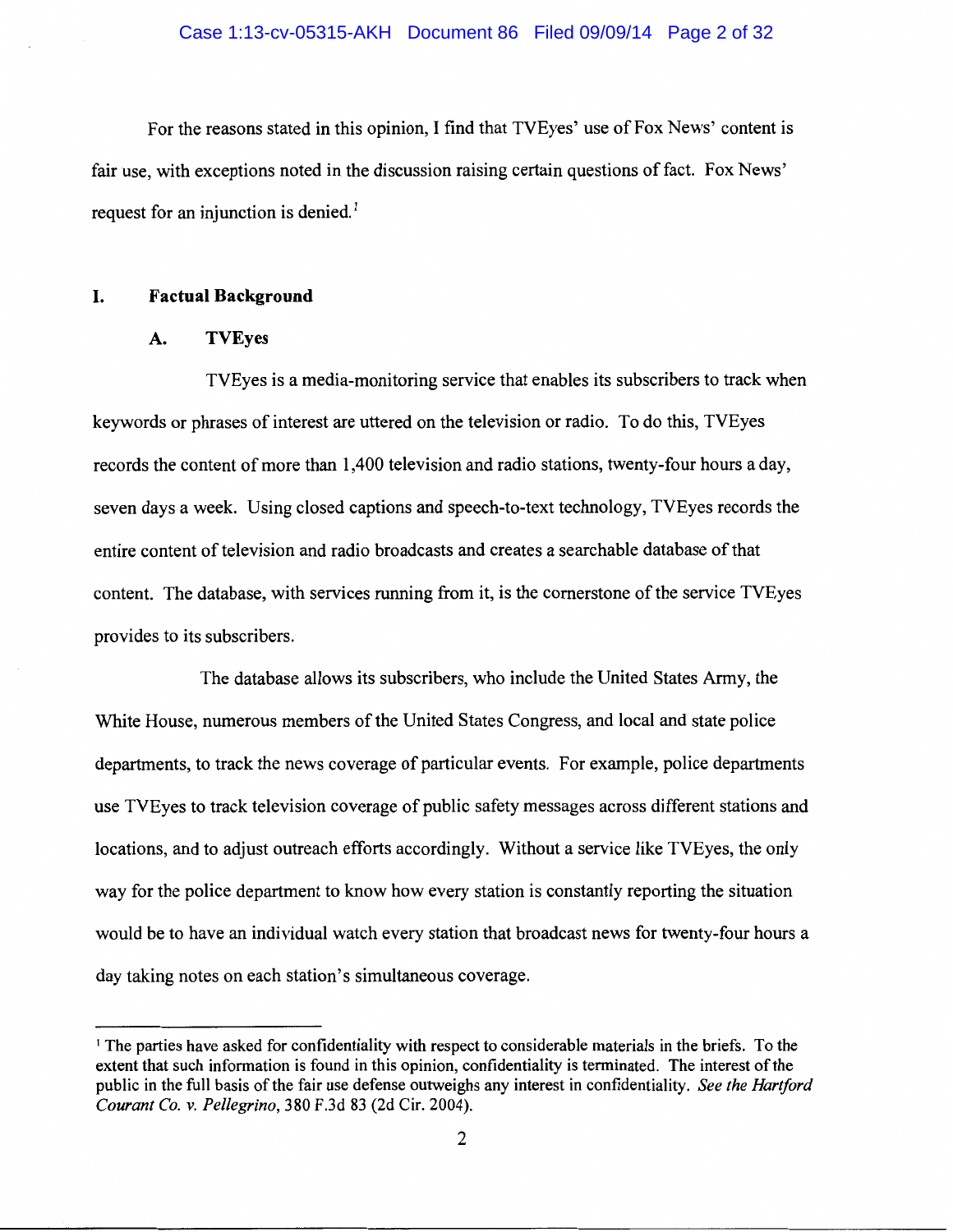#### Case 1:13-cv-05315-AKH Document 86 Filed 09/09/14 Page 3 of 32

An Internet search of a recent amber alert for a missing child, for example, would not yield the same results as would a TVEyes search result, because using the internet search results would provide only the segments of content that the television networks made available to the Internet. TVEyes' search results, in contrast, will index, organize, and present what was said on each of the 1,400 stations about the amber alert reliably and authoritatively. Without TVEyes, the police department could not monitor the coverage of the event in order to ensure that the news coverage is factually correct and that the public is correctly informed.

Upon logging into its TVEyes account, the subscriber is taken to the Watch List Page. This page monitors all of the subscriber's desired keywords and terms, and organizes search results by day, tabulating the total number of times the keyword was mentioned by all 1,400 television and radio stations each day over a 32 day period. While on the Watch List Page, a user can also run a "Google News" search, comparing the mentions of the keyword or term on the internet with the mentions of the keyword or term on the TVEyes database. A subscriber can also create a custom time range to tabulate the number of times a term has been used in a certain time period, and the relative frequency of such use compared to other terms. Subscribers can set up email alerts for specific keywords or terms, and receive responses one to five minutes after the keyword or term is mentioned on any of the 1,400 television and radio stations TVEyes monitors. TVEyes' responses to subscribers provides a thumbnail image of the show, a snippet of transcript, and a short video clip beginning 14 seconds before the word was used.

When a subscriber on the Watch List Page clicks on the hyperlink showing the number of times the term was mentioned on a particular day, the subscriber is brought to the Results List Page. The Results List Page displays each mention of the keyword or term in reverse chronological order. Each individual result includes a portion of transcript highlighting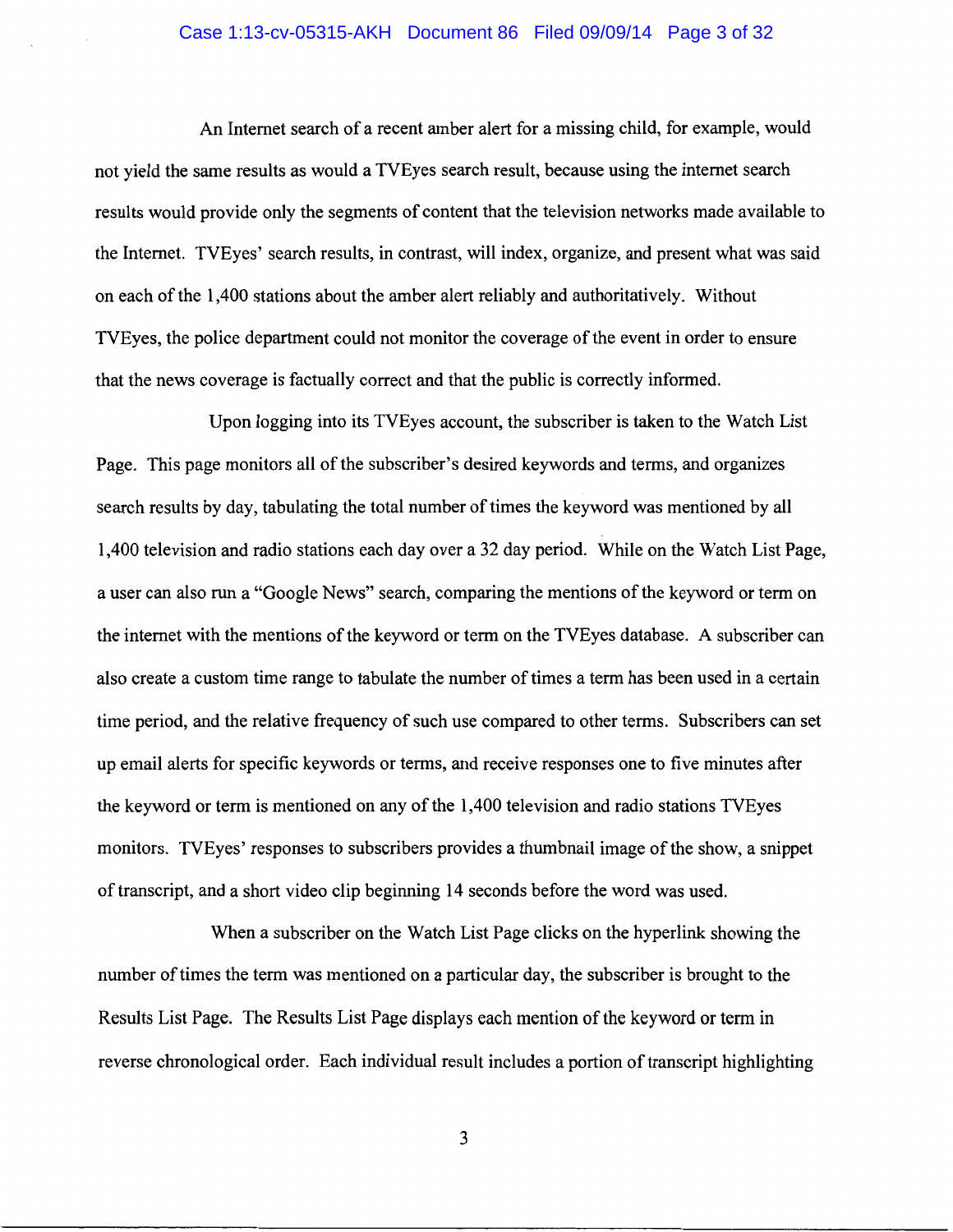#### Case 1:13-cv-05315-AKH Document 86 Filed 09/09/14 Page 4 of 32

the keyword and a thumbnail image of the particular show that used the term. When the user clicks the thumbnail image of the show, the video clip begins to play automatically alongside the transcript on the Transcript Page, beginning 14 seconds before the keyword is mentioned.

The Transcript Page shows users the following information: the title of the program; the precise date and time of the clip; a transcript of the video; the name and location of the channel; market viewership of the clip according to the Nielsen Ratings data; the publicity value of the clip according to data from the television research company, SQAD; and a web address to the website for the channel that features the program or for the program itself if such a web address exists.

TVEyes also provides website pages that organize and present the relevant data graphically and pictorially. The Media Stats page organizes data associated with the watch term, providing a graphic showing the number of times the term has been mentioned over a given time period. The Marketshare page displays a "heatmap" graphic that shows the geographic locations where the term is most used, and the frequency of the mentions. The Broadcast Network page generates a pie chart depicting the breakdown of broadcast stations on which the watch term was used. TVEyes also features a Power Search tool that allows users to run ad-hoc keyword search queries; clicking the thumbnail image will bring the user to the clip's corresponding transcript page. Subscribers also can organize searches according to dates and times, by broadcast. The "Date and Time Search" feature enables subscribers to play a video clip starting at a specific time and date on a specific television station, rather than entering a search term.

Subscribers can save, archive, edit, and download to their personal computers an unlimited number of clips generated by their searches. The clips, however, are limited to ten minutes, and a majority of the clips are shorter than two minutes. TVEyes enables subscribers to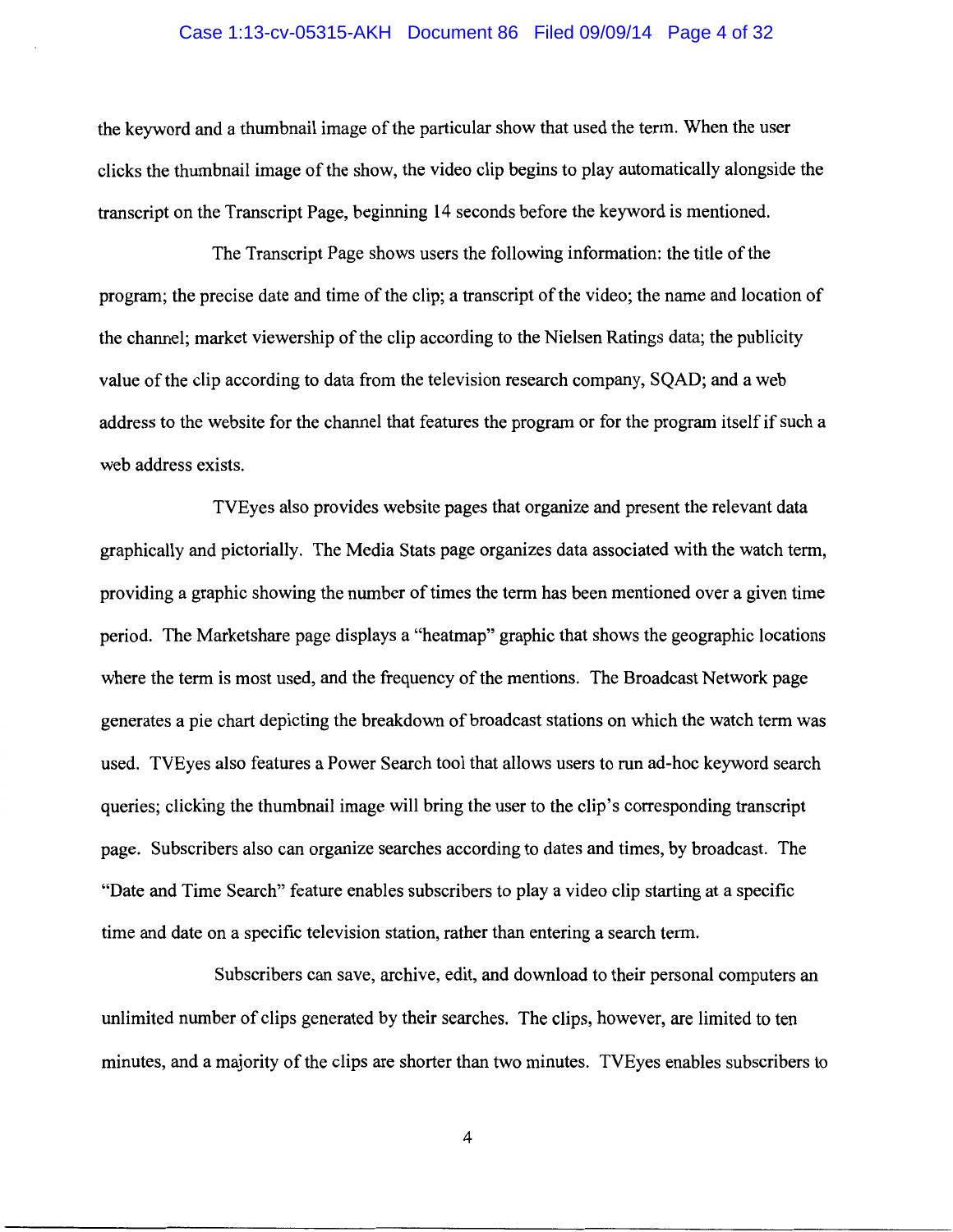#### Case 1:13-cv-05315-AKH Document 86 Filed 09/09/14 Page 5 of 32

email the clip from its website to anyone, whether or not a TVEyes subscriber. If the user has downloaded the particular clip, the user can share the clip, or a link to it, on any and all social media platforms and by email. When a recipient clicks on the hyperlink, the viewer is directed to TVEyes' website, not to the content owner's website, and can watch the video content in highdefinition. Unless saved or downloaded, the clip's availability is limited to the 32-day term that the clip will remain on the website from the time the clip first appeared on television. Thus TVEyes facilitates publicity activities by subscribers publicizing the content that TVEyes has captured from the broadcasts of television and radio stations, both copyrighted and noncopyrighted contents.

TVEyes is available only to businesses and not to the general public. As of October 2013, TVEyes had over 2,200 subscribers including the White House, 100 current members of Congress, the Department of Defense, the United States House Committee on the Budget, the Associated Press, MSNBC, Reuters, the United States Army and Marines, the American Red Cross, AARP, Bloomberg, Cantor Fitzgerald, Goldman Sachs, ABC Television Group, CBS Television Network, the Association of Trial Lawyers, and many others.<sup>2</sup>

All TVEyes subscribers are required to sign a contractual limitation in a User Agreement, limiting use of downloaded clips to internal purposes. Whenever a subscriber seeks to download clips, TVEyes' website gives notice that such material may be used only for internal review, analysis, or research. Any reproduction, publication, rebroadcasting, public showing or public display is forbidden. TVEyes' email communications with subscribers contain similar warnings. When TVEyes users ask how to obtain rights to publicly post or disseminate clips,

<sup>&</sup>lt;sup>2</sup> One of the subscribers is Stroock & Stroock & Lavan, LLP, a law firm of which I was a partner before being appointed a U.S. District Judge in 1998.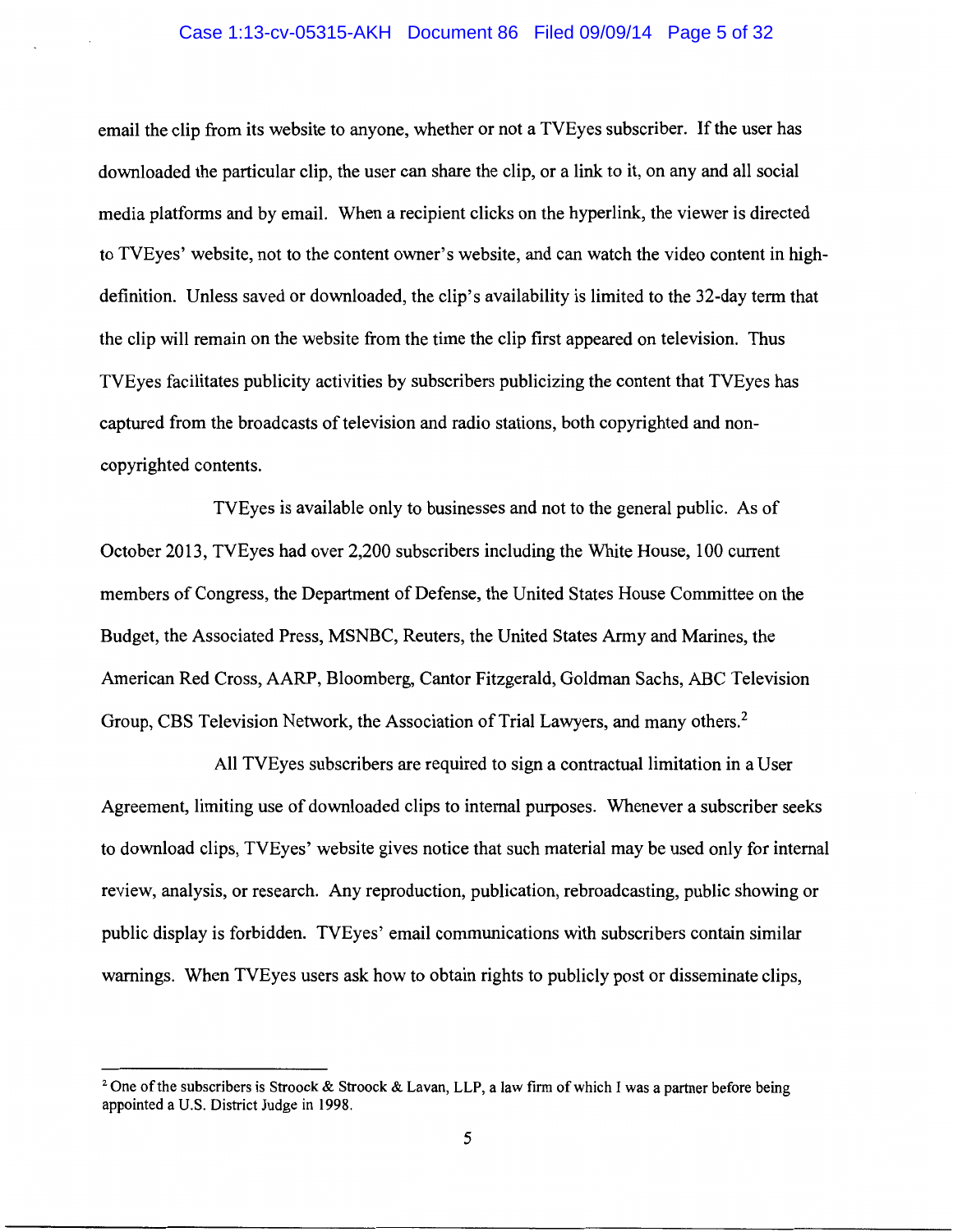#### Case 1:13-cv-05315-AKH Document 86 Filed 09/09/14 Page 6 of 32

TVEyes refers such inquiries to the broadcaster. TVEyes recently added a feature that will block a user from trying to play more than 25 minutes of sequential content from a single station.

TVEyes is a for-profit company with revenue of more than \$8 million in 2013. Subscribers pay a monthly fee of \$500, much more than the cost of watching cable television. TVEyes advertises in its marketing materials that its users can "watch live TV, 24/7;" "monitor Breaking News;" and "download unlimited clips" of television programming in high definition. It also highlights that subscribers can play unlimited clips from television broadcasts, "email unlimited clips to unlimited recipients" and "post an unlimited number of clips" to social media and enjoy "unlimited storage [of clips] on TVEyes servers," and therefore is better "than the traditional clipping services." TVEyes also advertises that subscribers can edit unlimited radio and television clips and download edited clips to their hard drive or to a compact disk. The TVEyes User Manual states that its Media Snapshot feature "allows you to watch live-streams of everything we are recording. This is great for Crisis Communications, monitoring Breaking News, as well as for Press Conferences." Fox News draws specific attention to such livestreaming of its programs by TVEyes in its claim of copyright infringement.

#### **B.** Fox News

Fox News is an international television news organization headquartered in New York. Fox News owns and operates two television news channels: Fox News Channel ("FNC") and Fox Business Network ("FBN"). FNC delivers breaking news in a twenty-four hour news cycle on all matters of interest, including political and business news, and has been the most watched news channel in the United States for the last eleven years. FBN is a financial news channel that provides real-time information and reports on financial and business news. FBN is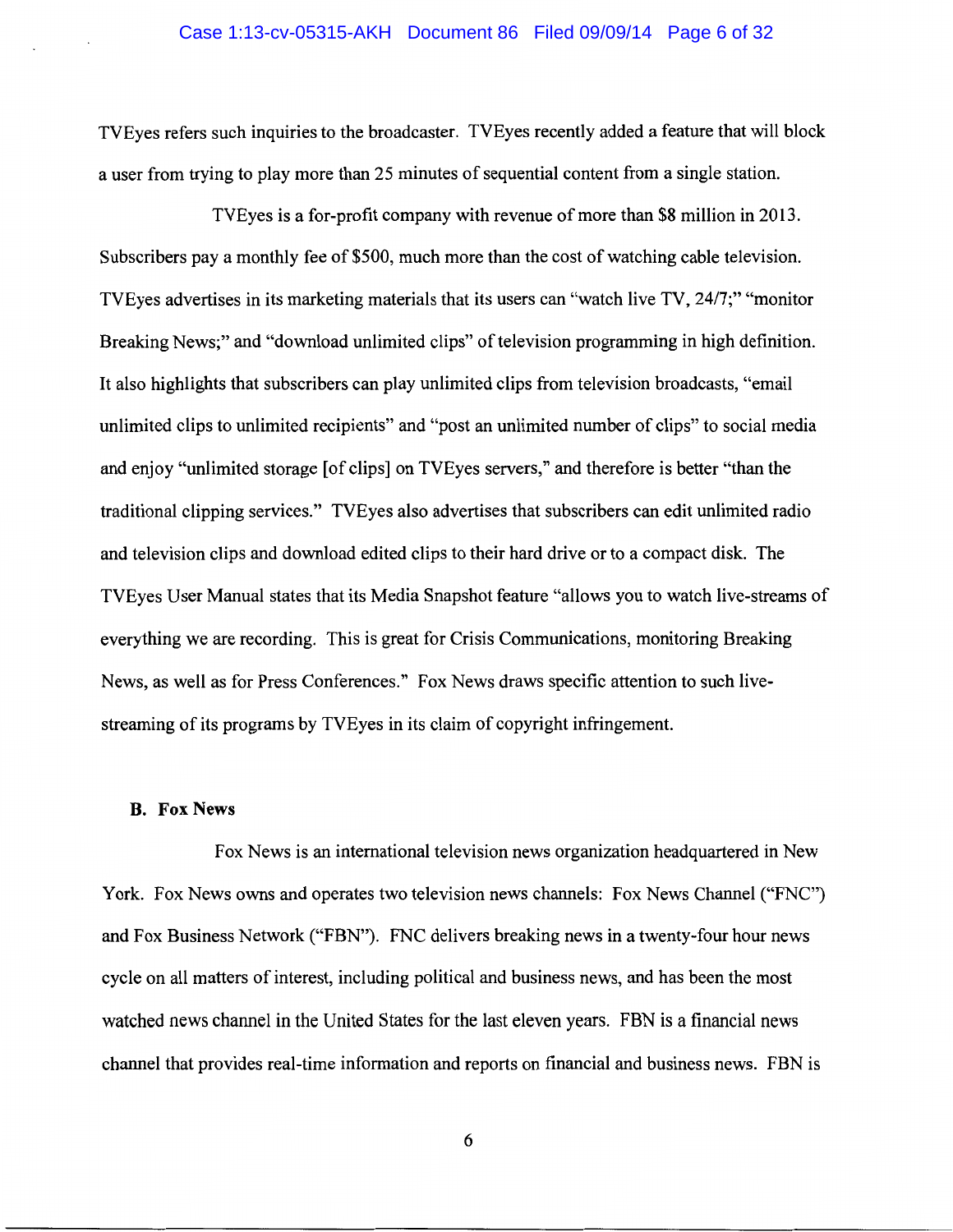#### Case 1:13-cv-05315-AKH Document 86 Filed 09/09/14 Page 7 of 32

distributed to over 70 million cable subscribers across the United States. Both FNC and FBN air news and information twenty-four hours a day, seven days a week. Their primary competitors are the cable television channels, MSNBC and CNN.

FNC and FBN are in the business of reporting news worldwide, and incur significant expenditures to cover developing news stories of the day, every day. Their programs reflect creative endeavors, and considerable time, effort, and expense in delivering news and political commentary to the public. The news ticker passing horizontally at the bottom of the television screen provides real-time updates of breaking news while regular programming airs.

Fox News also has a growing online and digital presence on the Internet (as do its competitors, MSNBC and CNN). Fox News makes live streams of PNC and FBN programming available on the internet through its TVEverywhere service, to viewers having a cable or satellite subscription. Fox News also makes certain segments of its shows available to the general public on its websites, FoxNews.com and FoxBusiness.com. Fox News makes about 16% of its television broadcast content available online, and is concerned that a broader dissemination beyond that will result in a weakening of its viewer-base or create a substitute for viewing Fox News on television cable and satellite. Fox News provides clips of segments of its programs within an hour of airing, and with updates as needed. The video clips do not show the exact content or images that were aired on television — the news ticker on the bottom of the screen is absent in the online clips, for example. Furthermore, the online clips sometimes feature "corrected" versions of news stories, amending and correcting incorrect and outdated descriptions in the original television version.

Visitors to Fox News' websites are shown a pre-reel advertisement, before watching news clips, a feature that generates revenue for Fox News. Visitors to Fox News'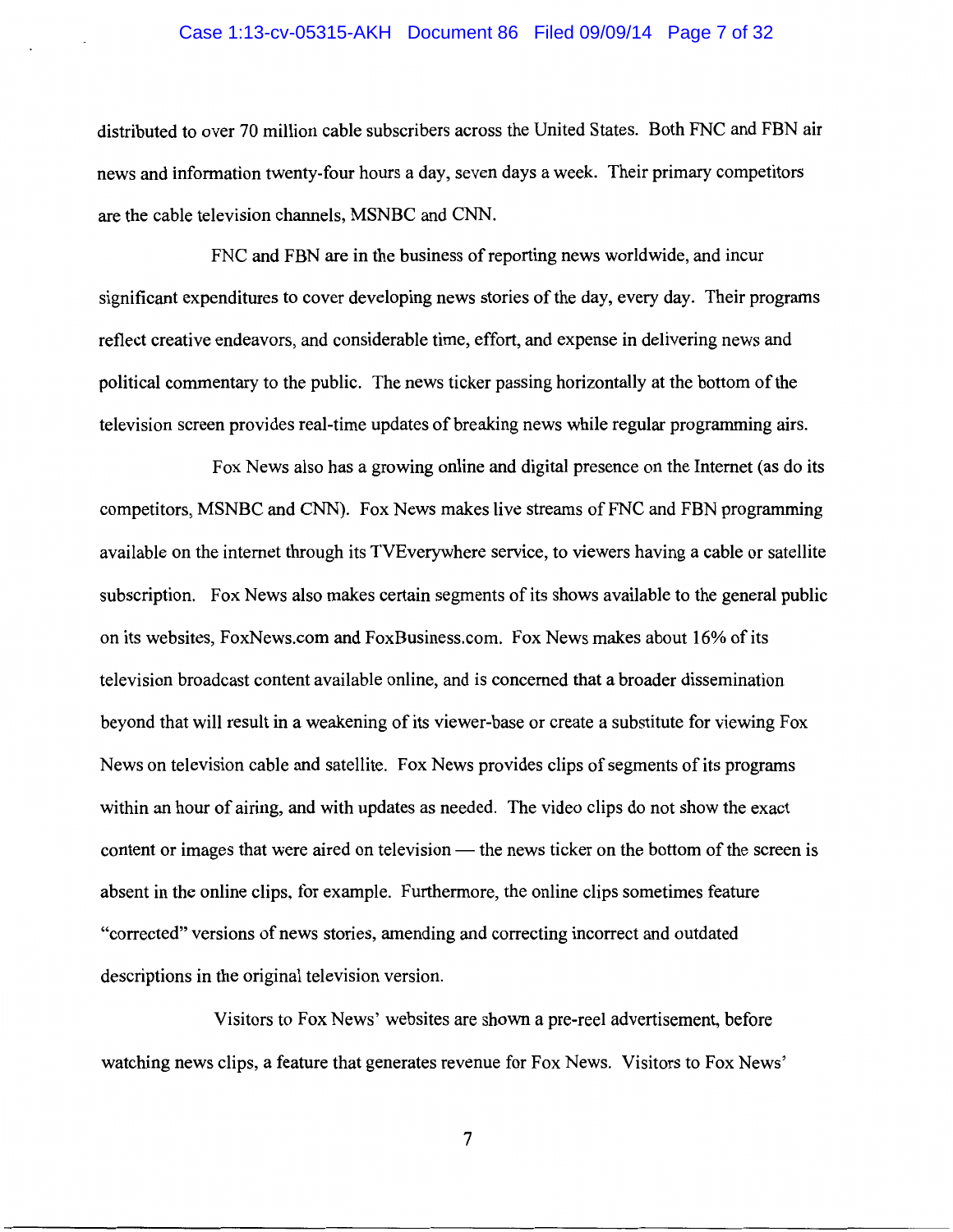#### Case 1:13-cv-05315-AKH Document 86 Filed 09/09/14 Page 8 of 32

websites can also copy and paste URLs of specific clips to share on social media platforms. Fox News also allows website visitors to search the video clip content on its website, and provide keywords for that purpose. Fox News restricts the use of the video clips provided on the websites, requiring that they are to be used for "personal use only and [the content] may not be used for commercial purposes." Visitors to Fox News' websites are not permitted to download any of the video clips.

Fox News licenses third party websites, including Yahoo!, Hulu, and YouTube, to store and show video clips of segments of its program on their websites, thereby generating another stream of income by the license fees Fox News charges. Fox News licensees must covenant that they will not show the clips in a way that is derogatory or critical of Fox News. In the past three years, Fox News has made approximately \$1 million in revenue from licensing content to these third party websites.

Fox News also distributes video clips through its exclusive clip-licensing agent, ITN Source, Ltd. ("ITN Source"). ITN Source distributes and licenses video clips of Fox News' content to companies and governmental organizations for use in a variety of ways, including to post on a website or social media platform or to create a digital archive. ITN Source maintains a library of over 80,000 Fox News video clips which its customers can search using keywords. Overall, Fox News has made approximately \$2 million in licensing fees through ITN Source. ITN Source's partner, Executive Interviews, Ltd. ("Executive Interviews") also distributes Fox News' content by marketing copies of video clips to guests who have appeared on Fox News' channels. Executive Interviews' clients include multinational corporations, small boutique and regional companies, nonprofit organizations, and government entities.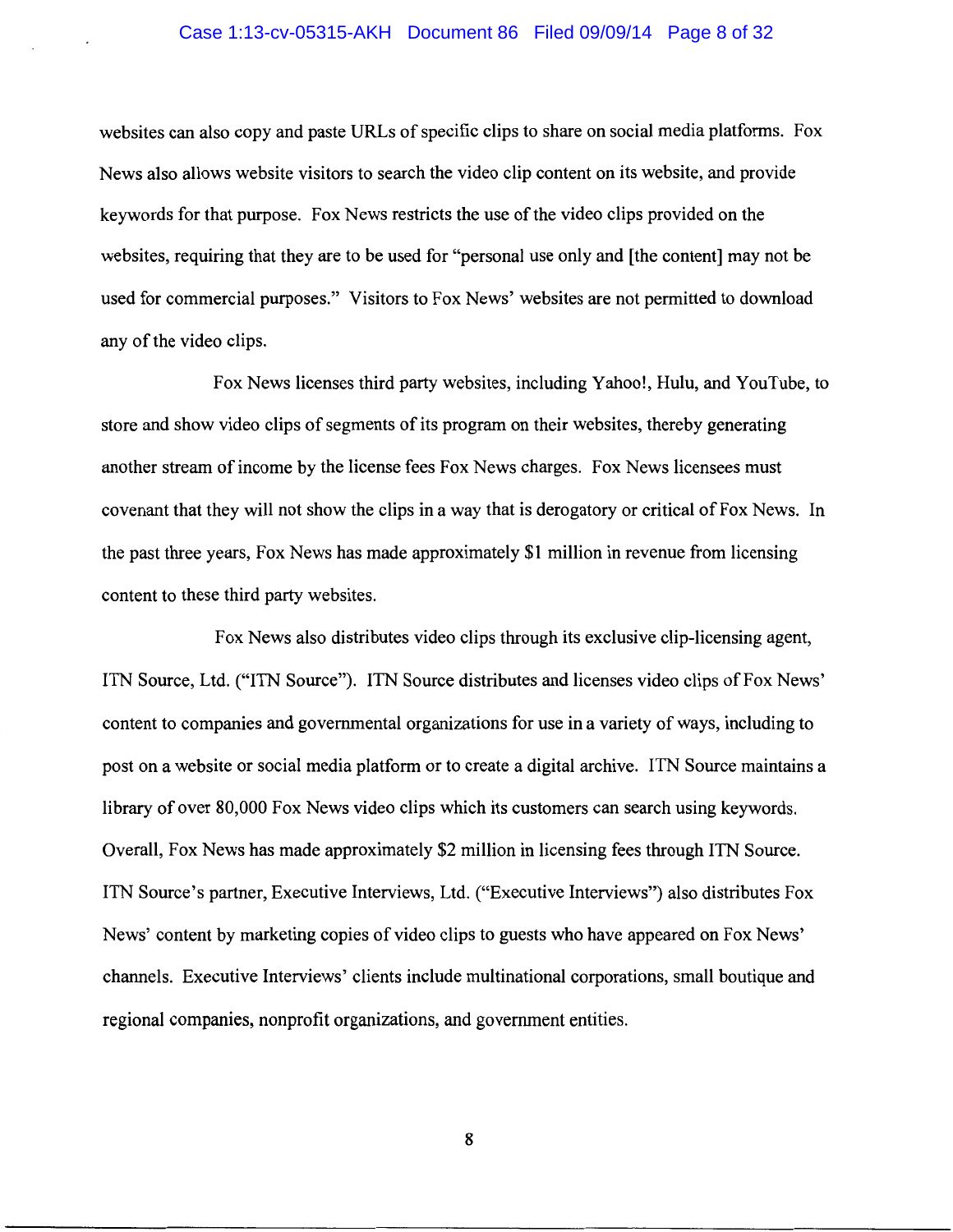#### Case 1:13-cv-05315-AKH Document 86 Filed 09/09/14 Page 9 of 32

The vast majority of Fox News' revenues is derived from fees paid to Fox News by cable companies that broadcast Fox News' content. Unlike broadcast television which is aired free of charge, FNC and FBN, as cable television stations, charge fees to cable providers like, for example, Time Warner Cable, and they, in turn, charge fees for use of cable to their subscribers. Time Warner Cable and other cable and satellite providers pay Fox News persubscriber carriage fees — the more subscribers, the bigger the carriage fee. Fees and advertising revenues from commercial advertisers and sponsors vary directly with the Nielsen Ratings of the total number of viewers, and similar ratings of traffic on Fox News websites.

Fox News filed this lawsuit because of concern that TVEyes will divert viewers of its news and commentary programs and visits to its websites. Fox News sues TVEyes for violations of the Copyright Act, 17 U.S.C. § 101 *et seq.,* and under state law for misappropriation. Fox News also alleges that TVEyes' use of Fox News' video content to create video clips that TVEyes' subscribers can play, save, edit, archive, download, and share constitute copyright infringement. Specifically, Fox News alleges that TVEyes copied and infringed 19 hour-long programs aired on FNC and FBN between October 16, 2012 and July 3, 2013 aired on FNC and FBN.<sup>3</sup> Fox News owns copyright registrations for the nineteen hour-long shows. TVEyes asserts that its use of Fox News' content is a "fair use" protected by the Copyright Act. *See,* 17 U.S.C. § 107. The parties have cross-moved for summary judgment.

<sup>3</sup> The 19 programs at issue in this suit are two episodes of *On the Record with Greta Van Sustren;* three episodes of *Special Report with Bret Baier;* three episodes of *The Five;* four episodes of *The 0 'Reilly Factor;* two episodes of *The Fox Report with Shepard Smith;* four episodes of *Hannity;* and one episode of *Special Report Investigates: Death* & *Deceit in Benghazi.*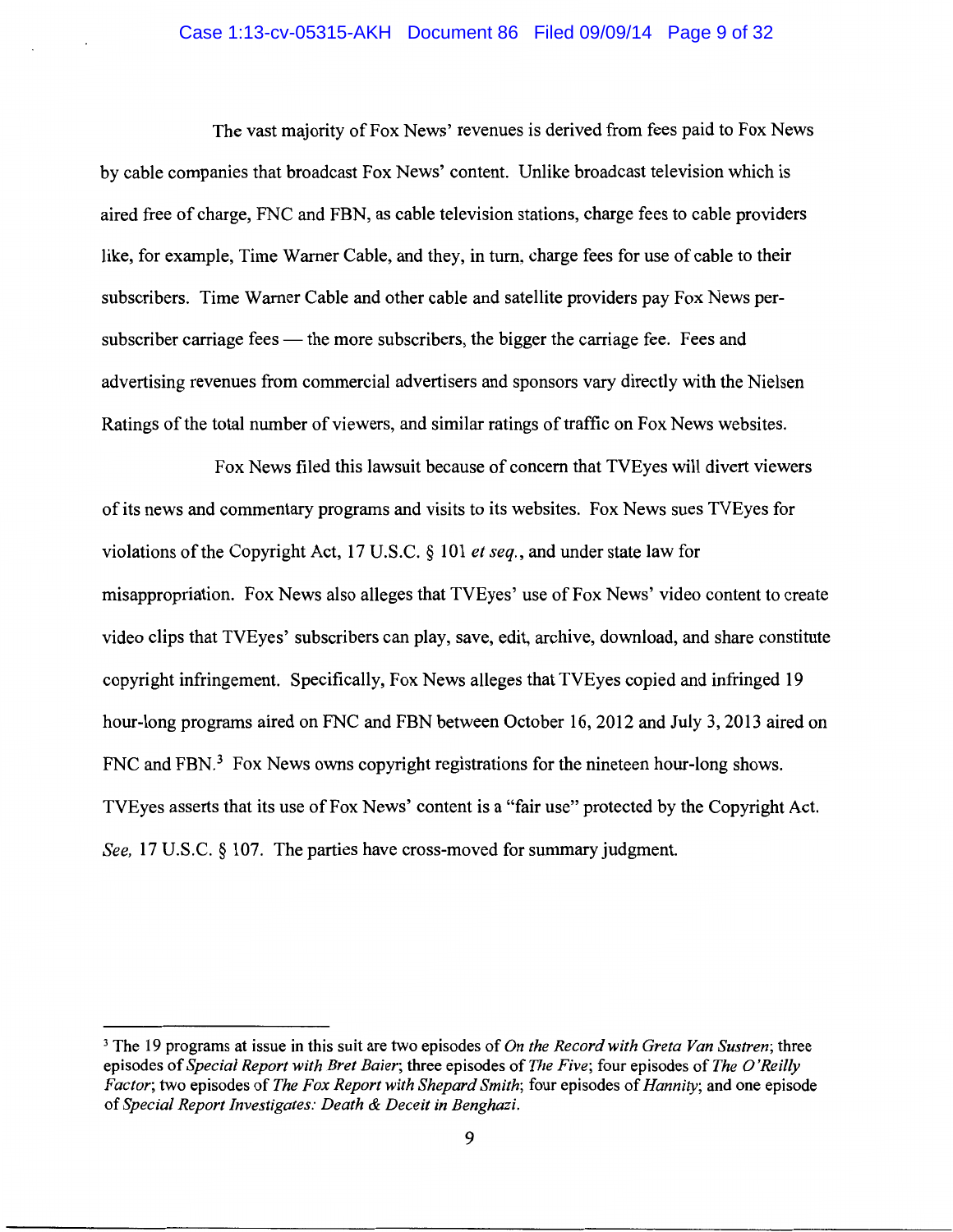#### **II. Discussion**

#### **A. Standard of Review**

A motion for summary judgment shall be granted where the pleadings and supporting materials show that "there is no genuine dispute as to any material fact and the movant is entitled to judgment as a matter of law." Fed. R. Civ. P. 56(a). The court must "resolve all ambiguities, and credit all factual inferences that could rationally be drawn, in favor of the party opposing summary judgment." *Roe v. City of Waterbury,* 542 F.3d 31, 35 (2d Cir. 2008). The assertion of the fair use affirmative defense raises a mixed question of law and fact that can be resolved at summary judgment if there are no genuine material facts in dispute. *Bill Graham Archives v. Darling Kindersley Ltd.,* 448 F.3d 605, 608 (2d Cir. 2006).

### **B. Copyright Infringement**

The Copyright Act, 17 U.S.C. § 101 *et seq.,* grants authors "a limited monopoly over (and thus the opportunity to profit from) the dissemination of their original works of authorship." *Authors Guild, Inc. v. Hathi Trust,* 755 F.3d 87 (2d Cir. 2014). The Copyright Act also gives authors the exclusive right not only to reproduce these works but also to create "derivative works."<sup>4</sup>*Id.* To show copyright infringement, an author must show ownership of a valid copyright and unauthorized copying of the author's copyrighted work. *Tufenkian lmp./Exp. Ventures, Inc. v. Einstein Moomjy, Inc.,* 338 F.3d 127, 131 (2d Cir. 2003).

<sup>4</sup> A derivative work is defined as one "based upon one or more preexisting works, such as a translation, musical arrangement, dramatization, fictionalization, motion picture version, sound recording, art reproduction, abridgment, condensation, or any other form in which a work may be recast, transformed, or adapted. A work consisting of editorial revisions, annotations, elaborations, or other modifications which, as a whole, represent an original work of authorship, is a 'derivative work." 17 U.S.C. § 101.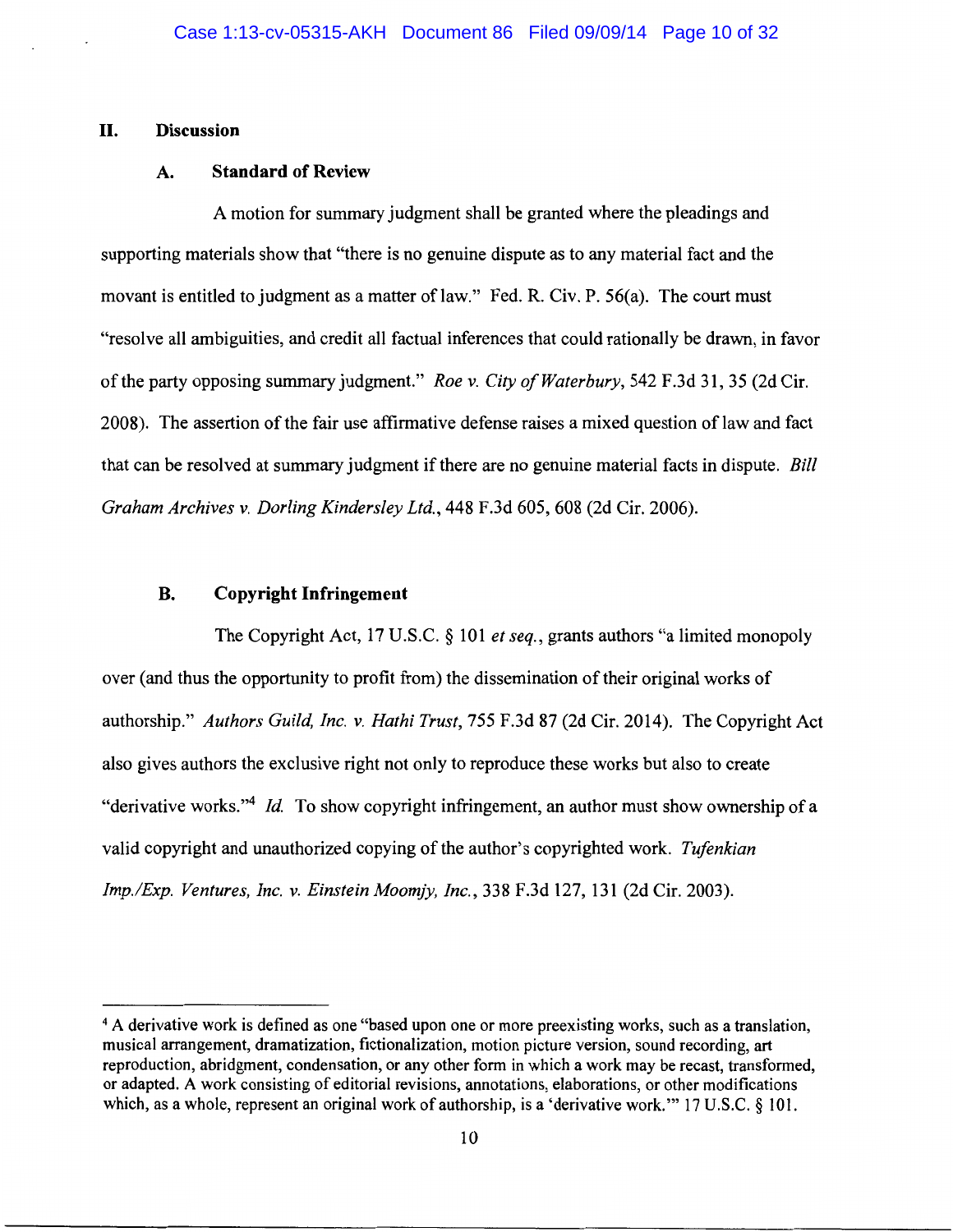### Case 1:13-cv-05315-AKH Document 86 Filed 09/09/14 Page 11 of 32

Fox News has shown, and TVEyes concedes, that Fox News owns valid copyrights in the nineteen television programs that form the subject of this lawsuit.<sup>5</sup> TVEyes admits also that it copies, verbatim, each of Fox News' registered works. These concessions constitute copyright infringement unless TVEyes shows that its use is fair use. *UMG Recordings, Inc. v. MP3. Com, Inc.,* 92 F. Supp. 2d 349, 350 (S.D.N.Y. 2000). Fox News does not argue that TVEyes' use of Fox News' broadcasts for the purpose of creating an analytical database is a fair use; Fox News takes issue with the features of TVEyes' database that provide TVEyes subscribers with video clips of Fox News' content.

# C. **Fair** Use

As the Supreme Court explained, from "the infancy of copyright protection, some opportunity for fair use of copyrighted materials has been thought necessary to fulfill copyright's very purpose, '[t]o promote the Progress of Science and useful Arts .. .' U.S. Const., Art. I, 8, cl. 8." *Campbell v. Acuff-Rose Music, Inc.,* 510 U.S. 569, 575 (1994). The Fair Use doctrine limits the author's monopoly over her work allowing the public to make use of the copyrighted work without the author's permission in certain situations. 17 U.S.C. § 107. The preamble to the fair use section in the Copyright Act provides in pertinent part that:

the fair use of a copyrighted work ... for purposes such as criticism, comment, news reporting, teaching (including multiple copies for classroom use), scholarship, or research, is not an infringement of copyright ...

When the copied work is being used for one of the purposes identified in the preamble, there is a strong presumption in favor of fair use for the defendant. *NXIVM Corp. v. Ross Institute,* 364

<sup>&</sup>lt;sup>5</sup> Fox News owns copyrights only over the creative expression in its television programs. Factual reports are not copyrightable because facts cannot be original to an author. Compilations and descriptions of facts, however, are copyrightable because the presentation "can display originality." *Nihon Keizai Shimbun, Inc. v. Comline Business Data, Inc.,* 166 F.3d 65, 70 (2d Cir. 1999).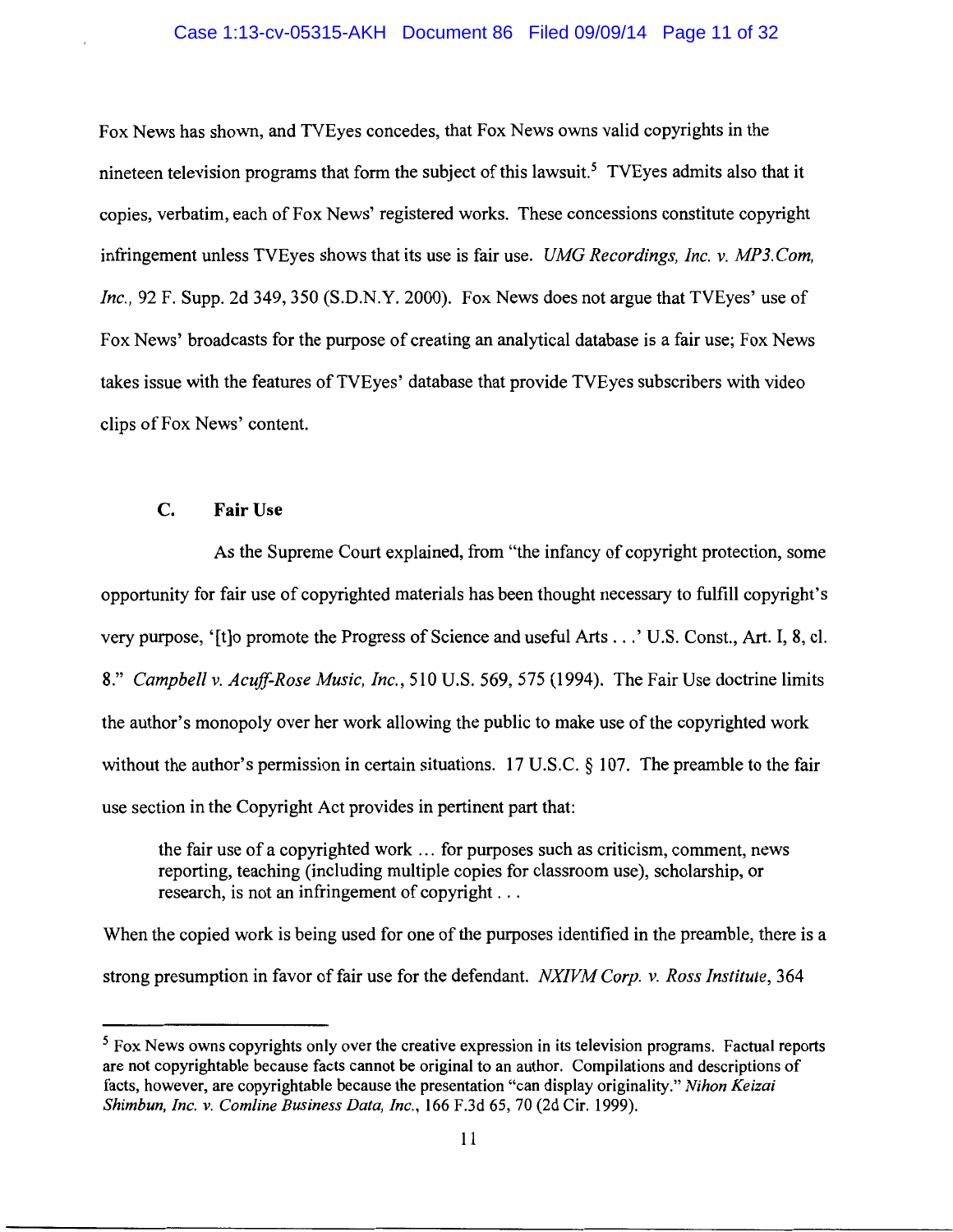F.3d 471, 477 (2d Cir. 2004). These examples of fair use are illustrative. *Campbell,* 510 U.S at 577-78.

A court considering whether or not a challenged and potentially infringing use of a copyrighted work is fair use must consider the following nonexclusive statutory factors:

- (1) The purpose and character of the use, including whether such use is of a commercial nature or is for nonprofit educational purposes;
- (2) The nature of the copyrighted work;
- (3) The amount and substantiality of the portion used in relation to the copyrighted work as a whole; and
- (4) The effect of the use upon the potential market for or value of the copyrighted work.

17 U.S.C. *§* 107. The four factors should not "be treated in isolation, one from another. All are to be explored, and the results weighed together, in light of the purposes of copyright." *Campbell,* 510 U.S. at 578. "The ultimate test of fair use is whether the copyright law's goal of promoting the Progress of Science and useful Arts would be better served by allowing the use than by preventing it." *Bill Graham Archives v. Darling Kindersley Limited,* 448 F.3d 605, 608 (2d Cir. 2006) (internal quotations and citations omitted). This evaluation is an "open-ended and context-sensitive inquiry," *Blanch v. Koons,* 467 F.3d 244, 251 (2d Cir. 2006) that calls for "case-by-case analysis." *Campbell,* 510 U.S. at 577. A proponent of the fair use doctrine need not establish that each factor weighs in its favor to prevail. *NXIVM Corp. v. Ross Inst.,* 364 F.3d 471, 476-77 (2d Cir. 2004). Because fair use is an affirmative defense, the proponent carries the burden of proof on issues in dispute. *American Geophysical Union v. Texaco, Inc.,* 60 F.3d 913, 918 (2d Cir. 1994).

# **i. The First Factor**

The first factor directs courts to consider "the purpose and character of the use, including whether such use is of a commercial nature or is for nonprofit educational purposes."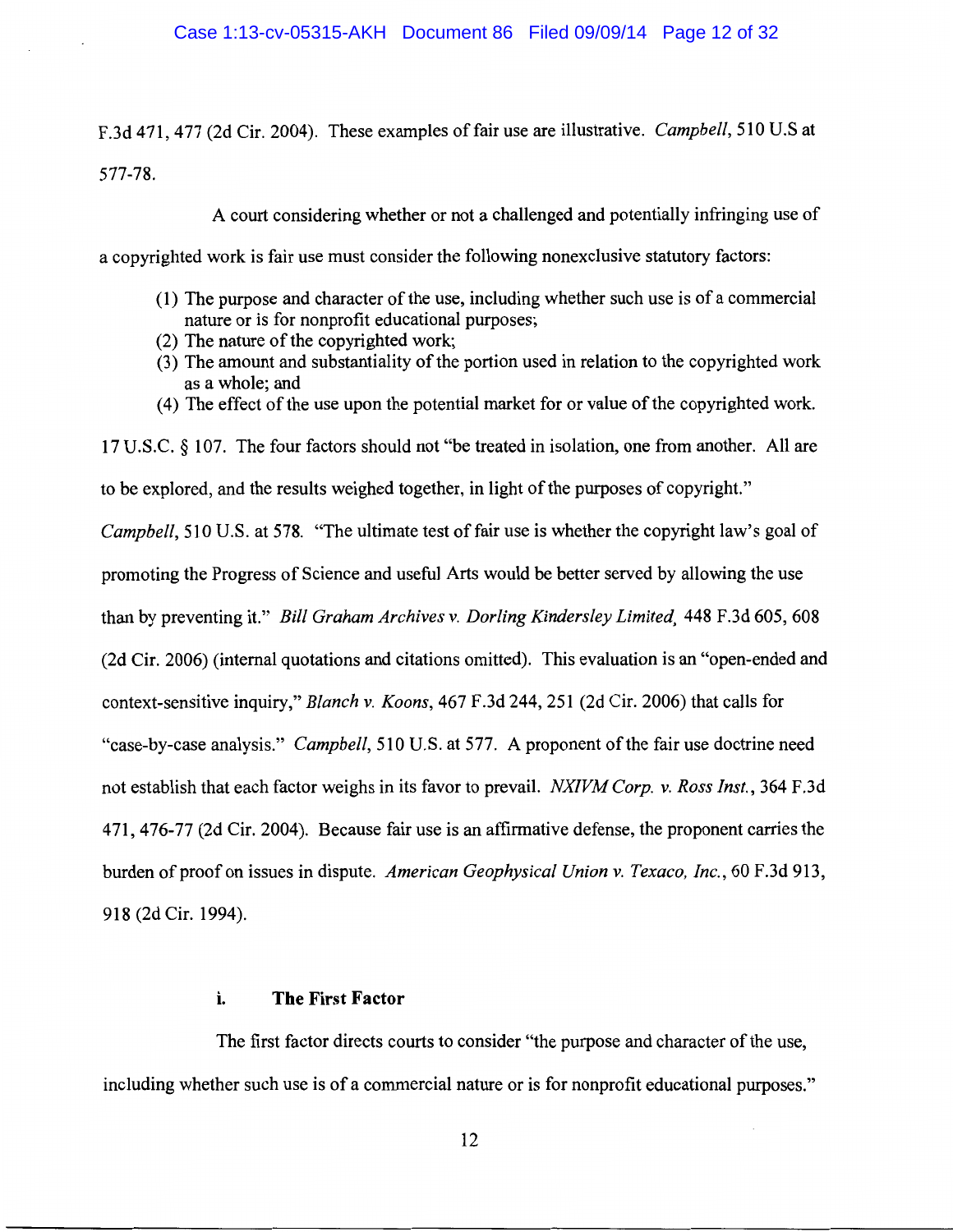#### Case 1:13-cv-05315-AKH Document 86 Filed 09/09/14 Page 13 of 32

17 U.S.C. § 107(1). The "central purpose of this investigation" requires evaluating whether the new work "merely supersedes the objects of the original creation" or "instead adds something new, with a further purpose or different character, altering the first with new expression, meaning or message; it asks, in other words, whether and to what extent the new work is transformative." *Campbell,* 510 U.S. at 578-79 (internal citations and quotations omitted). Transformation "lies at the heart of the fair use doctrine's guarantee of breathing space within the confines of copyright" and therefore "the more transformative the new work, the less will be the significance of other facts, like commercialism, that may weigh against a finding of fair use." *Id.* 

Transformation almost always occurs when the new work "does something more than repackage or republish the original copyrighted work." *Authors Guild, Inc. v. HathiTrust,*  755 F.3d 87 (2d Cir. 2014) ("A transformative work is one that serves a new and different function from the original work and is not a substitute for it."). A use "can be transformative in function or purpose without altering or actually adding to the original work." *Swatch Group Mgmt. Servs. v. Bloomberg LP,* 2014 WL 2219162 (2d Cir. May 30, 2014). Appreciating that this first factor largely turns on whether or not TVEyes is deemed transformative, both parties claim to have a controlling line of precedent in their favor.

TVEyes relies on a line of cases holding that electronic libraries of books, created for the purpose of allowing users to pinpoint which books use certain keywords or terms, is transformative and therefore constitutes fair use. In *Authors Guild, Inc. v. Hathi Trust,* 755 F.3d 87 (2d Cir. 2014), the Second Circuit considered a copyright challenge to the Hathi Trust Digital Library ("HDL"), an electronic repository of scanned books. HDL contains over 10 million works. The general public can search HDL for any particular term. The search results will show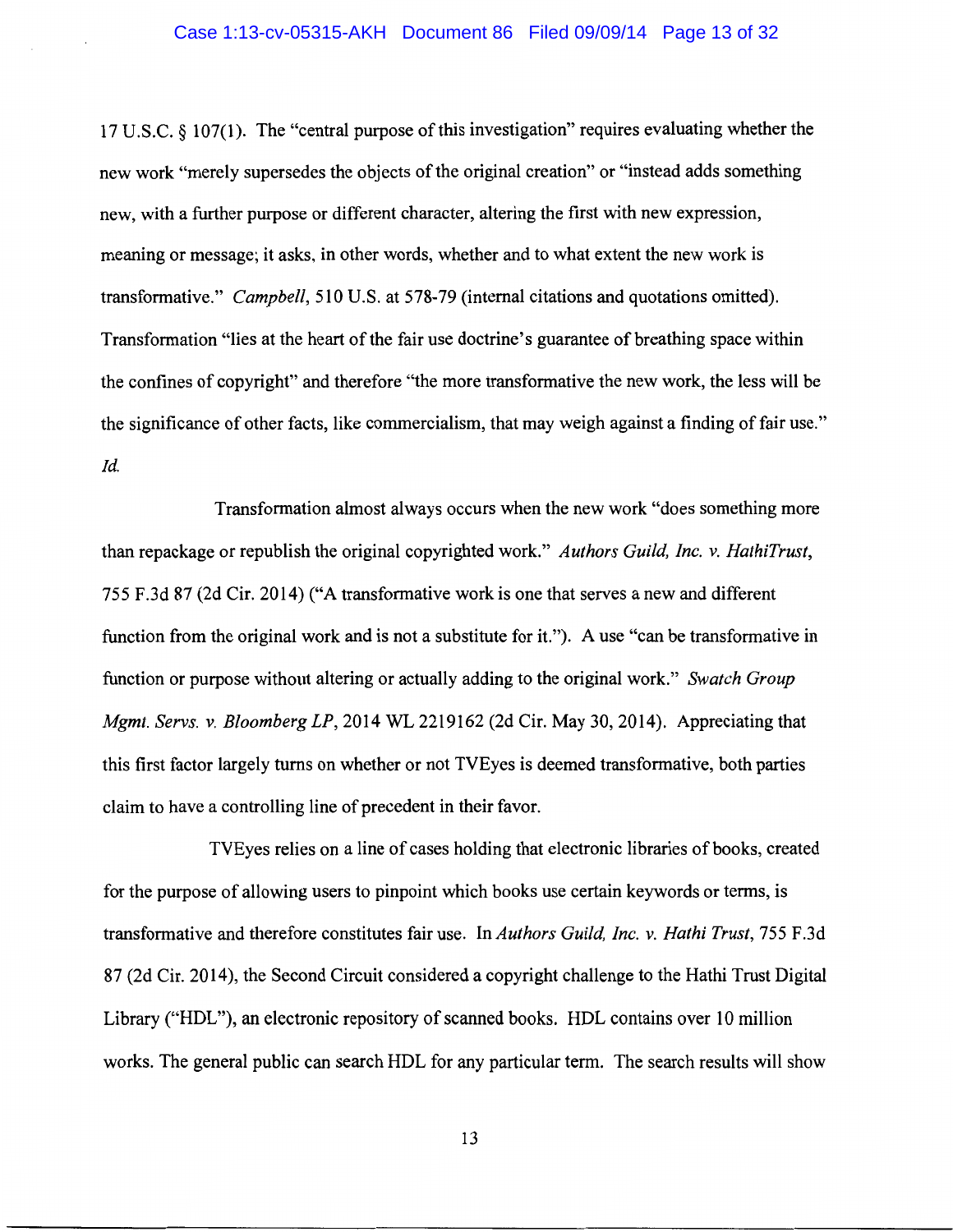#### Case 1:13-cv-05315-AKH Document 86 Filed 09/09/14 Page 14 of 32

the page numbers on which the search term appears in each book in the HDL, and the number of times the term appears. The HDL does not display snippets of the text nor can the individual view the actual page on which the term appears.<sup>6</sup> The Second Circuit found that HDL was protected from copyright infringement because its "creation of a full-text searchable database is a quintessentially transformative use [and] the result of a word search is different in purpose, character, expression, meaning, and message from the page (and the book) from which it is drawn" and therefore qualified as fair use. *Id.* at 97.

In *Authors Guild, Inc. v. Google, Inc.,* 954 F. Supp. 2d 282 (S.D.N.Y. 2013), Google defended its practice of scanning more than 20 million books without permission from the copyright holders as fair use. Google's digital library created an index of all the words in each scanned book. Users can search for a particular word or phrase to see in which of the 20 million books that word appears. Additionally, because the books in Google Books are digitized, a user can search a particular book to see how many times that word or phrase appears in that book. Google provides a "snippet view" of the page in which the search word appears, dividing the page into eight different snippets. The results for a particular keyword only show three snippets on each page, making it difficult for a user to read the entire page without generating multiple searches for each page, and repeating such multiple searches for each page in a book. Furthermore, a user motivated to run enough different searches to cumulatively view all eight snippets on every page, still could not read the entire book since one out of every ten pages of the digitized book is blocked out and will not be shown no matter what kind of serial searches are run by a user.

<sup>&</sup>lt;sup>6</sup> Hathi Trust allows its member libraries to provide its patrons that have a certified print disability (meaning, among other things that they cannot physically hold a book) with access to the full contents of the book in the digital library.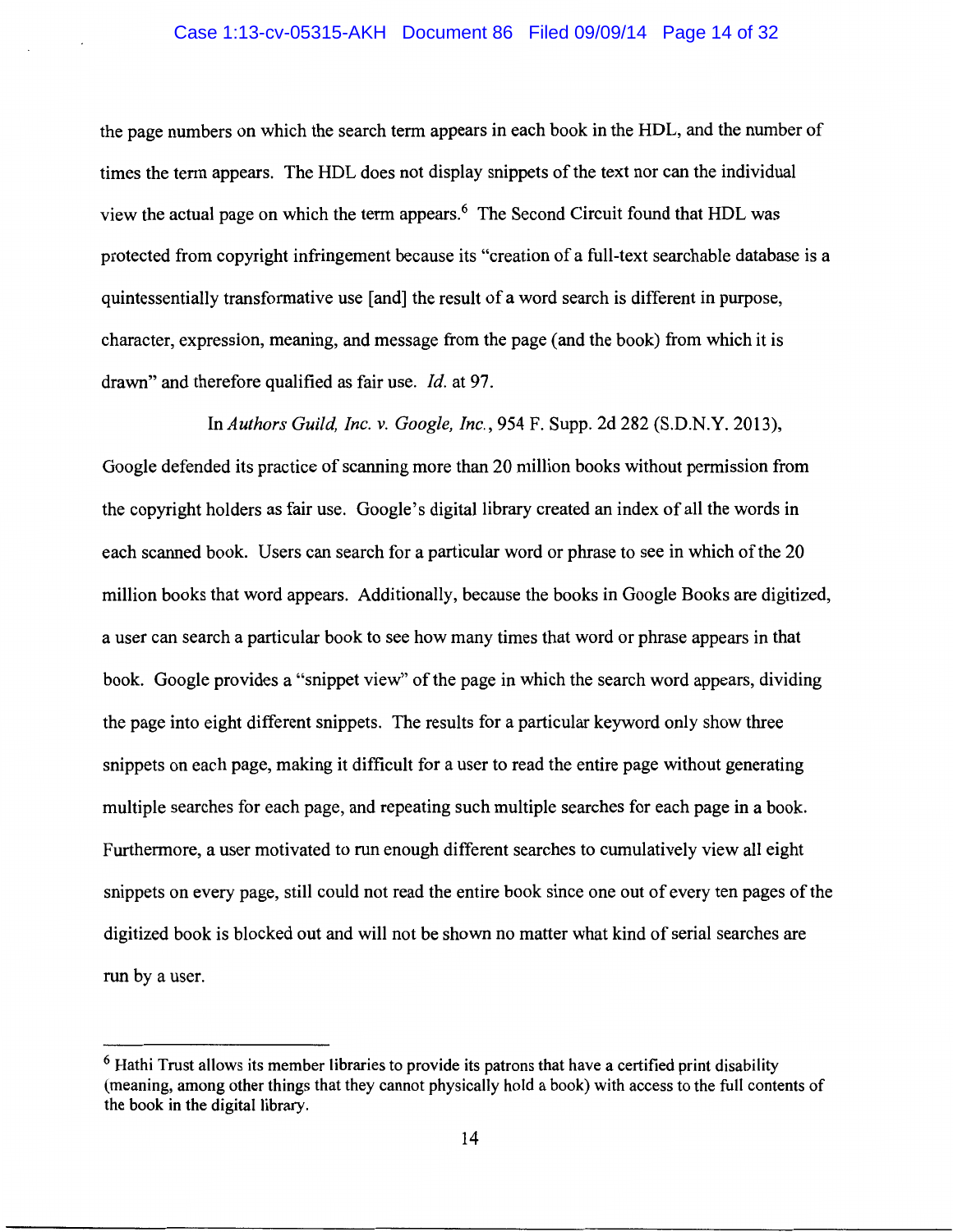The Authors Guild sued Google for copyright infringement. Google asserted a fair use defense, claiming that its creation of an online digital library was transformative. The district court agreed, ruling that Google Books' copying created a "highly transformative" database of the words in books:

Google books digitizes books and transforms expressive text into a comprehensive word index that helps readers, scholars, researchers, and others find books .... The use of book text to facilitate search through the display of snippets is transformative .... Similarly, Google Books is also transformative in the sense that it has transformed the book text into data for purposes of substantive research, including data mining and text mining in new areas, thereby opening up new fields of research. Words in books are being used in a way they have not been used before. Google Books has created something new in the use of book text - the frequency of words and trends in their usage provide substantive information.

*Id.* at 291. The district court considered it important that the research database had become an important tool for librarians and cite-checkers, and thus served a different purpose and function than did the book itself. Google Books was thus not a replacement of the hard copies of books, but added value by creating new information. *Id*. The district court considered that it was unlikely that someone would expend the time and effort to "input countless searches to try and get enough snippets to comprise an entire book," and that a user probably would need a hard copy of the book to generate the search terms necessary to read the entire book. *See, also, Perfect JO, Inc. v. Amazon.com, Inc.,* 508 F.3d 1146 (9th Cir. 2007) (internet search engine's display of thumbnail versions of plaintiffs photographs constituted fair use because they were put "to a use fundamentally different than the use intended by Perfect 10"); *Kelly v. Arriba Soft Corporation,* 336 F.3d 811 (9th Cir. 2002) (same).

Fox News objects to TVEyes copying its content and disseminating it to TVEyes' subscribers. Fox News argues that excerpts, circulations, and summaries of copyrighted content are not transformative and not a fair use. *See Nihon Keizai Shimbun, Inc. v. Comline Business*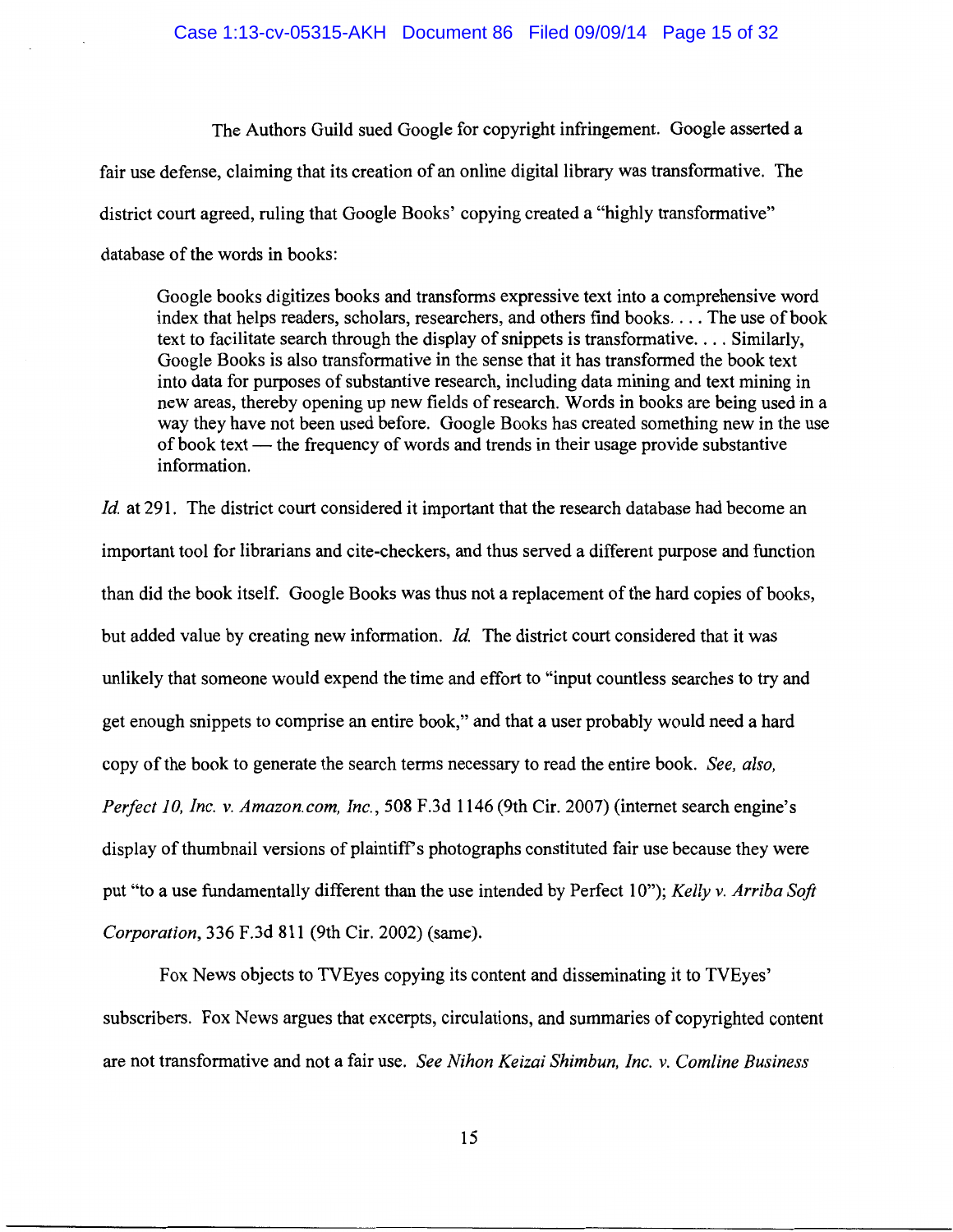*Data, Inc.,* 166 F.3d 65 (2d Cir. 1999) (ruling that abstracts and rough translations of Japanese copyrighted content was not transformative ).

In *Infinity Broadcast Corp. v. Kirkwood,* 150 F.3d 104 (2d Cir. 1998), defendant created a dial-up service that allowed its subscribers to call a telephone number to listen to live radio broadcasts. By telephoning the number, subscribers could listen to the radio broadcast through the phone. The Second Circuit held that defendant's telephone service was not fair use. Because the derivative broadcast merely repackaged or republished the original, there was a "total absence of transformativeness in [defendant's] act of retransmission" which prevented a fair use finding. *Id.* at 109.

In *Associated Press v. Meltwater US. Holdings, Inc.,* 931 F. Supp. 2d 537 (S.D.N.Y. 2013), the defendants created a news monitoring service for news articles that appeared on the internet. The service featured a searchable database that allowed users to see the number of times, and where, keywords were used. The defendant used an automated computer program that crawled the Internet for news, and extracted and downloaded all content responsive to search terms, customized by users. The extracted content was then placed in a queue for indexing. Users could search the database for keywords or terms and find out how many times, when, and where they were used. The court ruled that this use was not transformative because it "uses its computer programs to automatically capture and republish designated segments of text from news articles, without adding any commentary or insight in its New Reports." *Id.* at 552. The district court acknowledged that the "purpose of search engines is to allow users to sift through the deluge of data available through the Internet and to direct them to the original source. That would appear to be a transformative purpose." *Id.* at 556.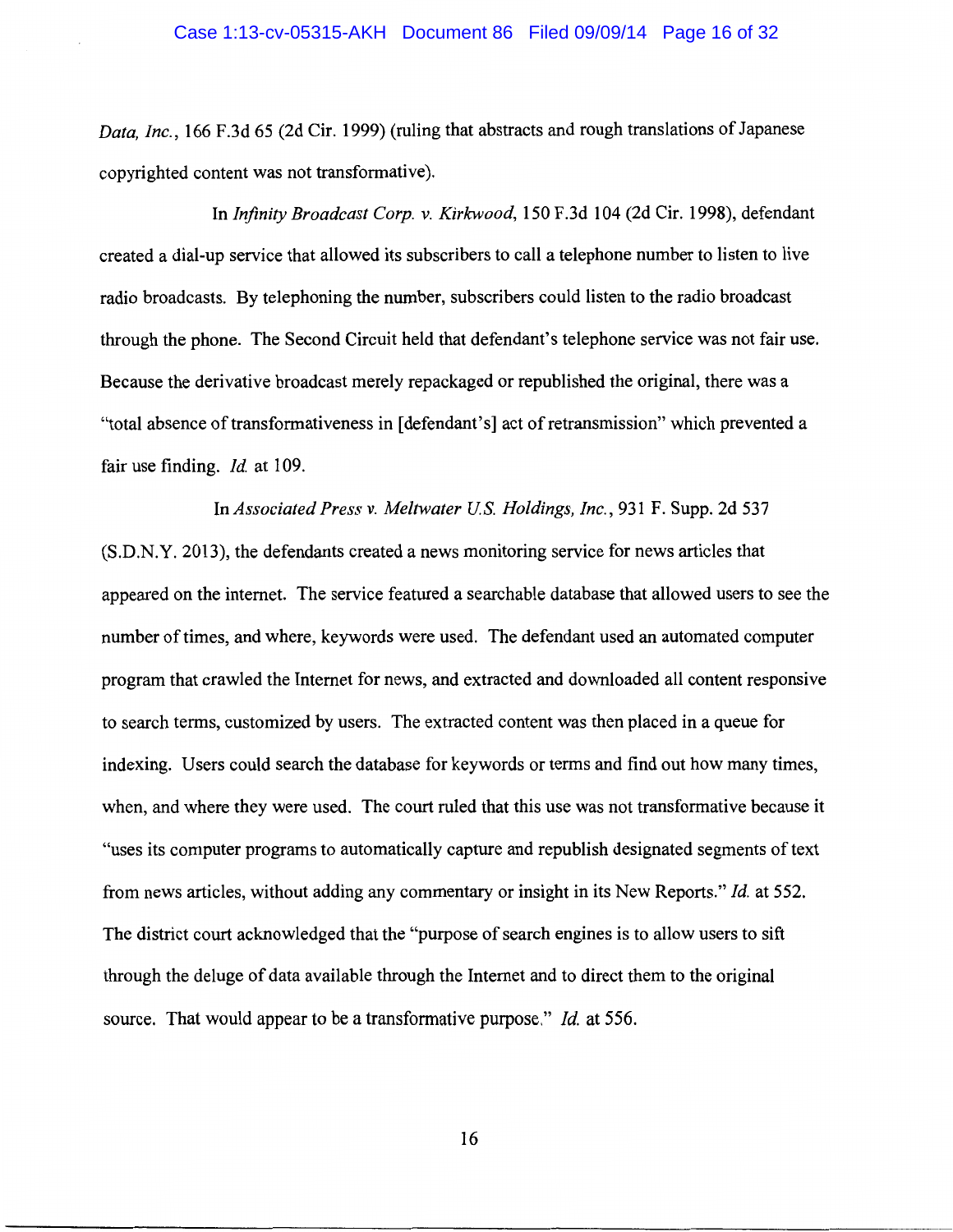However, the district court noted that Meltwater chose "not to offer evidence that Meltwater News customers actually use[d] its service to improve their access to the underlying news stories that are excerpted in its news feed," and without such proof, Meltwater failed to prove its fair use defense. *Id* at 554. Meltwater failed to show that its service was actually used by subscribers for research or to transform the original news story into a factum or datum that told a broader story about the overall news reporting industry. *See, also, Authors Guild, Inc. v. Hathi Trust,* 755 F.3d 87, 97 (holding that a word search of books which "does not add into circulation any new, human-readable copies of any books," but just creates a word search, constitutes fair use); *Los Angeles News Service v. Reuters*, 149 F.3d 987 (9<sup>th</sup> Cir. 1998) (holding that copying plaintiffs video recording of the Rodney King riots and selling it to other news stations for the very same purpose was not fair use); *Los Angeles News Service v. Tullo,* 973 F.2d 791 ( $9<sup>th</sup>$  Cir. 1992) (holding that copying plaintiff's video recordings of news events and selling them to news outlets for same purpose was not fair use). In the cases cited by Fox News, save for *Meltwater*, defendants were copying the plaintiff's work and then selling it for the very same purpose as plaintiff. That is quintessential copyright infringement and thus these cases do not shed much light on the more nuanced issue before me today, and especially not on the question of transformation.

TVEyes distinguishes itself from those cases by the different character of its database. Print is fixed in form, and regularly available from publishing sources and archives. A service that provides clipping of news articles and columns provides essentially the same service as could be provided by the content provider itself. TVEyes, however, is not a clipping service for print. TVEyes' search results show the combination of visual images and text in a medium that raises the commentator to have the qualities of news itself. The focus of certain programs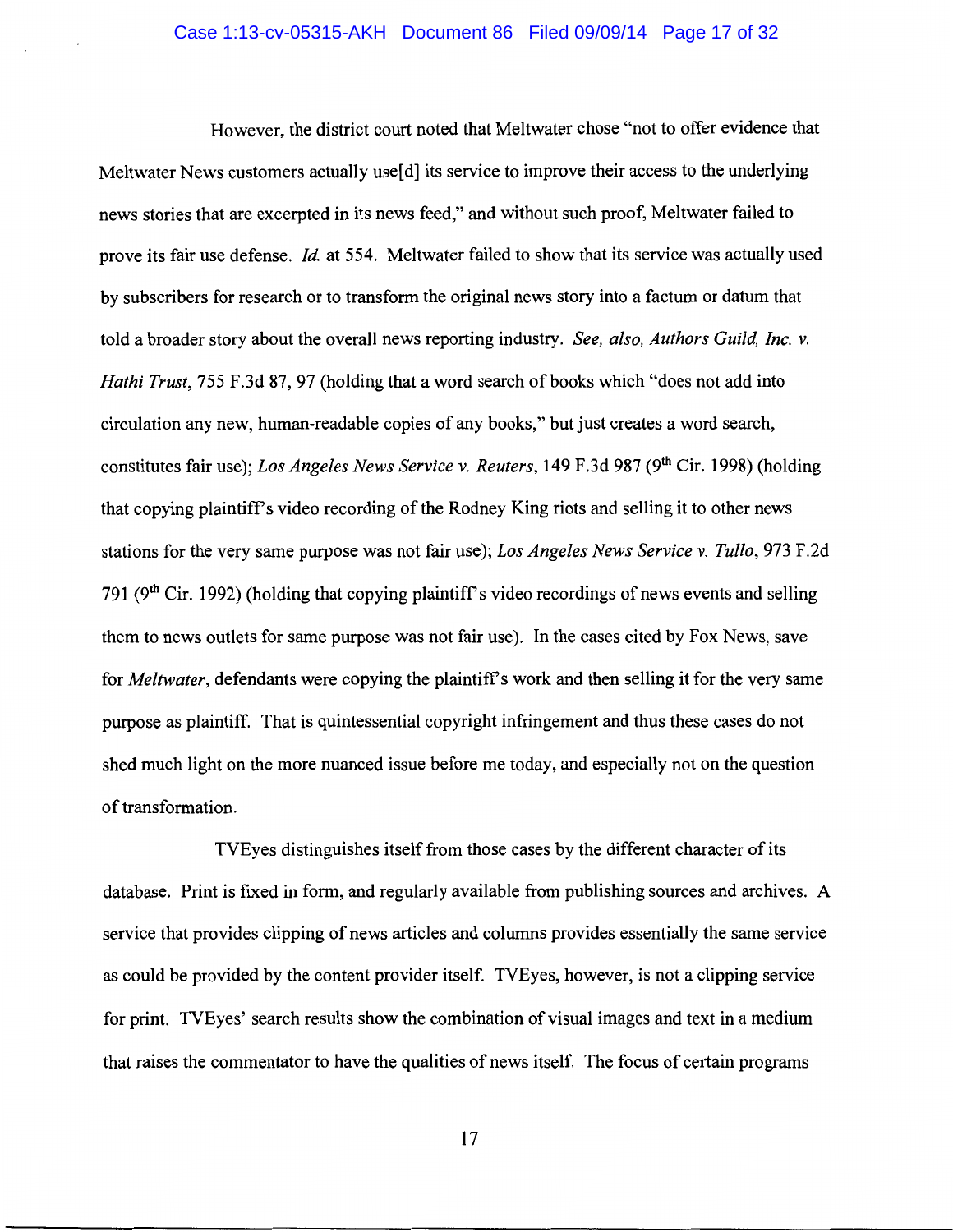and talk shows on President Obama's recent golf vacation, for example, was as much the news as the beheading of an American reporter. The actual images and sounds depicted on television are as important as the news information itself — the tone of voice, arch of an eyebrow, or upturn of a lip can color the entire story, powerfully modifying the content. The service provided by TVEyes, indexing and collecting visual and audio images, allows subscribers to categorize, not only content in the response to key search words, but also "information [that] may be just as valuable to [subscribers] as the [content], since a speaker's demeanor, tone, and cadence can often elucidate his or her true beliefs far beyond what a stale transcript or summary can show." *The Swatch Group Management Ltd. v. Bloomberg L.P.,* 2014 WL 2219162, at \*8 (2d Cir. 2014). Unlike the indexing and excerpting of news articles, where the printed word conveys the same meaning no matter the forum or medium in which it is viewed, the service provided by TVEyes is transformative. By indexing and excerpting all content appearing in television, every hour of the day and every day of the week, month, and year, TVEyes provides a service that no content provider provides. Subscribers to TVEyes gain access, not only to the news that is

presented, but to the presentations themselves, as colored, processed, and criticized by commentators, and as abridged, modified, and enlarged by news broadcasts.

There also is a second relevant distinction that makes the district judge's opinion in *Meltwater* less helpful to deciding the disposition here. Meltwater aggregated content already available to the individual user who was willing to perform enough searches and cull enough results on the Internet. The service provided simply "crawled" the Internet, gathering extant content. TVEyes, however, creates a database of otherwise unavailable content. TVEyes is the only service that creates a database of *everything* that television channels broadcast, twenty-four hours a day, seven days a week. The Internet does not and cannot house the entirety of this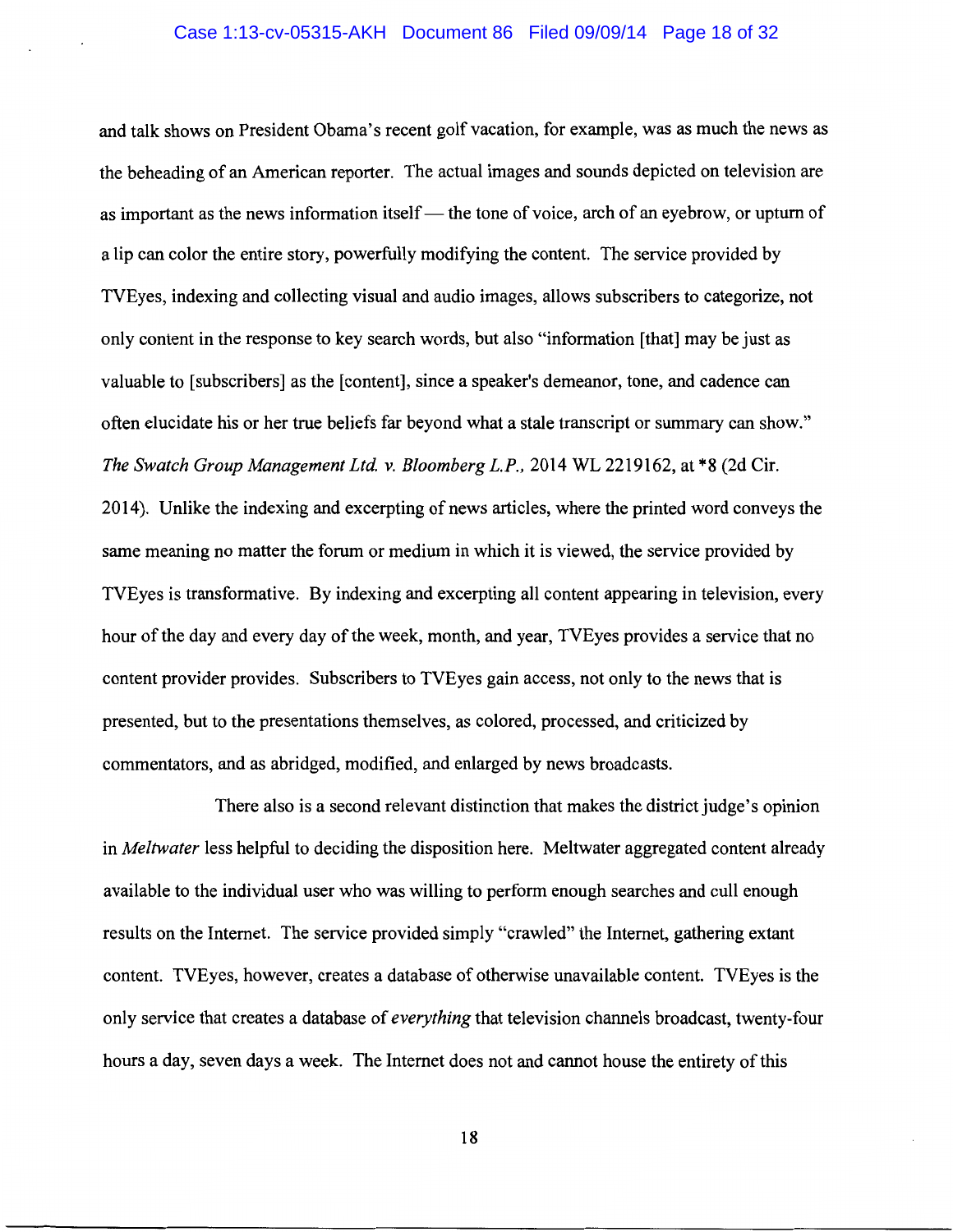#### Case 1:13-cv-05315-AKH Document 86 Filed 09/09/14 Page 19 of 32

content because Fox News, for example, does not provide all of its content online. Thus, without TVEyes, this information cannot otherwise be gathered and searched. That, in and of itself, makes TVEyes' purpose transformative and different in kind from Meltwater's, which simply amalgamated extant content that a dedicated researcher could piece together with enough time, effort, and Internet searches. These differences further reduce the persuasive value of the district court opinion in *Meltwater.* 

Fox News argues that the clips that TVEyes provides are of the very content that is protected by its copyright. The clips, however, are integral to TVEyes' service of monitoring and reporting on all the news and opinions presented by all television and radio stations. Without these excerpted video clips, TVEyes' users could not receive the full spectrum of information identified by an index, for the excerpt discloses, not only what was said, but also how it was said, with subtext body language, tone of voice, and facial expression - all crucial aspects of the presentation of, and commentary on, the news.

Fox News argues that a TVEyes' subscriber could watch sequential ten minute clips of content end to end, and thus watch and hear all of Fox News' programs in their entirety just two to five minutes after they air. Fox News makes an unrealistic point, for cost and trouble would make such copying impractical and timely. In any event, the case before me must be decided on its own merits. "The task is not to be simplified with bright-line rules, for the statute, like the doctrine it recognizes, calls for case-by-case analysis." *Campbell,* 510 U.S. at 577.

I find that TVEyes' search engine together with its display of result clips is transformative, and "serves a new and different function from the original work and is not a substitute for it." *Hathi Trust,* 2014 WL 2576342, at \*6. In making this finding, I am guided by the Second Circuit's determination that databases that convert copyrighted works into a research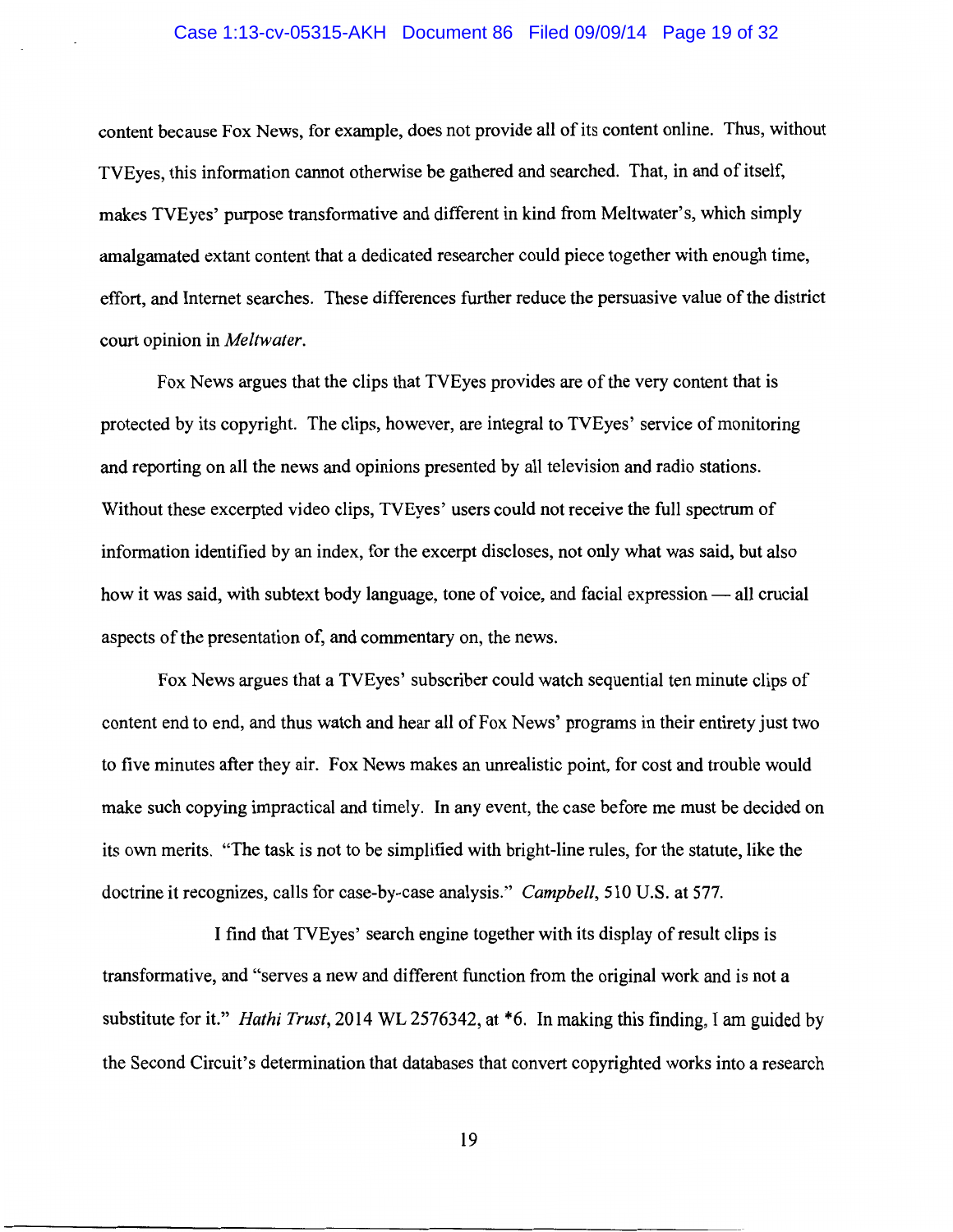#### Case 1:13-cv-05315-AKH Document 86 Filed 09/09/14 Page 20 of 32

tool to further learning are transformative. TVEyes' message, "this is what they said' - is a very different message from [Fox News'] — 'this is what you should [know or] believe." *Swatch,* 2014 WL 2219162, at \*8. TVEyes' evidence, that its subscribers use the service for research, criticism, and comment, is undisputed and shows fair use as explicitly identified in the preamble of the statute. 17 U.S.C. § 107.

The issue of fair use is affected by the issue of profits. Clearly, TVEyes is a forprofit company, and enjoys revenue and income from the service it provides. However, the consideration of profits is just one factor, among many others. "[T]he more transformative the new work, the less will be the significance of other factors, like commercialism, that may weigh against a finding of fair use." *Campbell,* 510 U.S. at 579; *Swatch,* 756 F.3d at 90-91. If "commerciality carried presumptive force against a finding of fairness, the presumption would swallow nearly all of the illustrative uses listed in the preamble paragraph of§ 107, including news reporting, comment, criticism, teaching, scholarship, and research, since these activities are generally conducted for profit in this country." *Campbell,* 510, U.S. at 584. Thus I find that the first factor weighs in favor of TVEyes' fair use defense.

## **ii. The Second Factor**

The second statutory factor in the fair use analysis requires consideration of "the nature of the copyrighted work." 17 U.S.C. § 107(2). This factor considers the "value of the materials used," and calls for "the recognition that some works are closer to the core of intended copyright protection than others, with the consequence that fair use is more difficult to establish when the former works are copied." *Campbell,* 510 U.S. at 568. The nature of Fox News' programming and its copyrightable content is not disputed. The news itself is not subject to copyright protection, but the creative expression and artistic license necessarily exercised in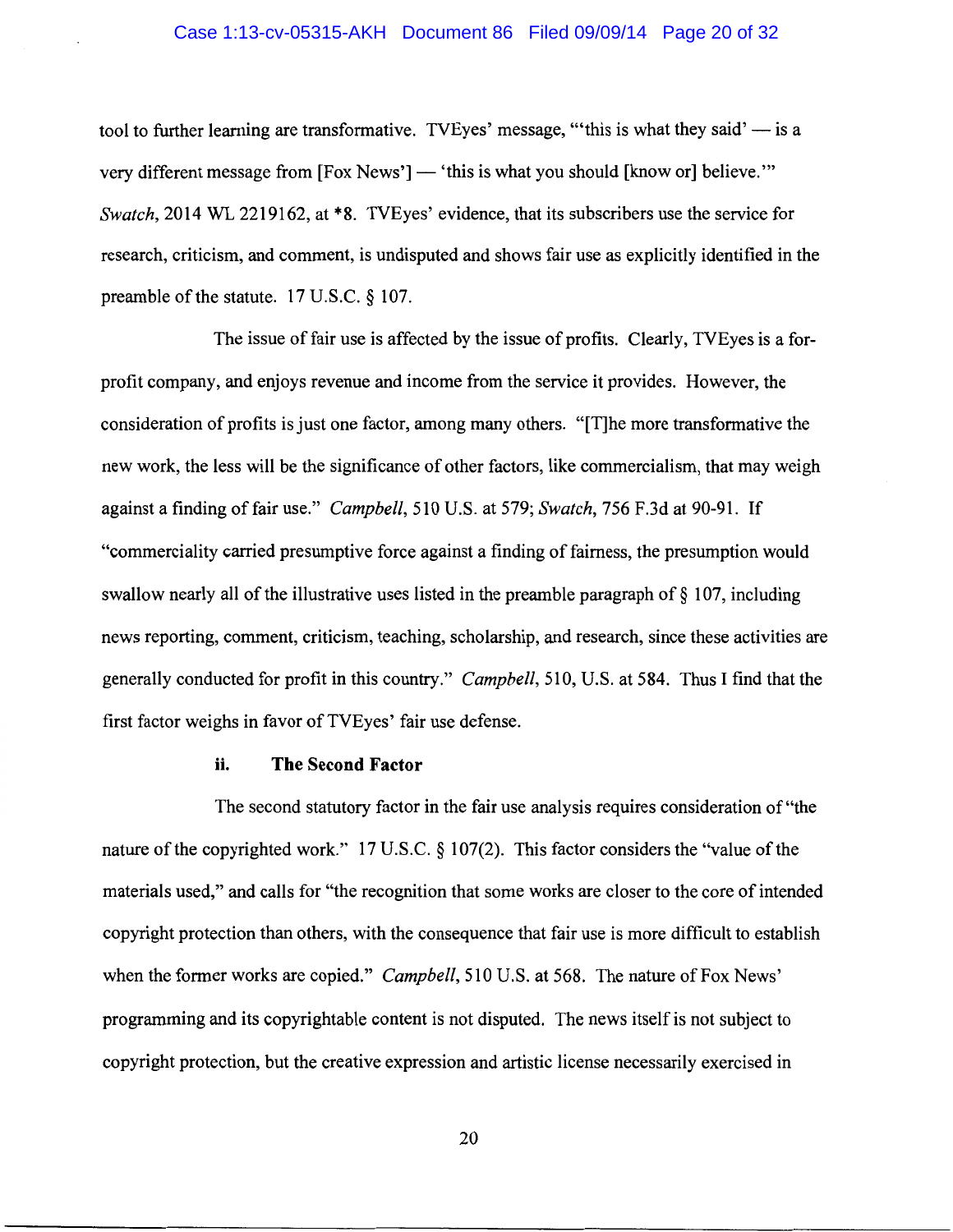#### Case 1:13-cv-05315-AKH Document 86 Filed 09/09/14 Page 21 of 32

deciding how to portray, film, direct, stage, sequence, and communicate this information is subject to copyright protection. Nevertheless, there is "greater leeway" for a determination of fair use when the work is factual or largely informational. *Cariou v. Prince,* 714 F.3d 694, 709- 10 (2d Cir. 2013). In these cases, the scope for fair use is greater. *Swatch,* 2014 WL 2219162, at \* 13. Additionally, where the creative aspect of the work is transformed, as is the case here, the second factor has limited value. *Authors Guild, Inc. v. Hathi Trust,* 755 F.3d 87 (2d Cir. 2014). I find that the second factor, the nature of the copyrighted work, does not weigh for or against a finding of fair use.

### **iii. The Third Factor**

The third factor requires that I consider "the amount and substantiality of the portion used in relation to the copyrighted work as a whole." 17 U.S.C. § 107(3). Here, there is no question that TVEyes copies all of Fox News' content — that is the essence of TVEyes' business model. The third factor does not, however, counsel a simple, crude quantitative comparison. It asks rather "whether the secondary use employs more of the copyrighted work than is necessary, and whether the copying was excessive in relation to any valid purpose asserted under the first factor." *Authors Guild, Inc. v. Hathi Trust,* 755 F.3d 87 (2d Cir. 2014). Thus, where copying the entire work is necessary to accomplish the transformative function or purpose, as is the case, here, this factor, like the second factor, bows to the importance and priority of the first factor's finding of transformative use. "[T]he crux of the inquiry is whether no more was taken than necessary. For some purposes, it may be necessary to copy the entire copyrighted work, in which case Factor Three does not weigh against a finding of fair use." *Id.* 

Here TVEyes copies all of Fox News' television content (and other stations' contents) in its entirety, a service no one, including Fox News itself provides. The value of TVEyes'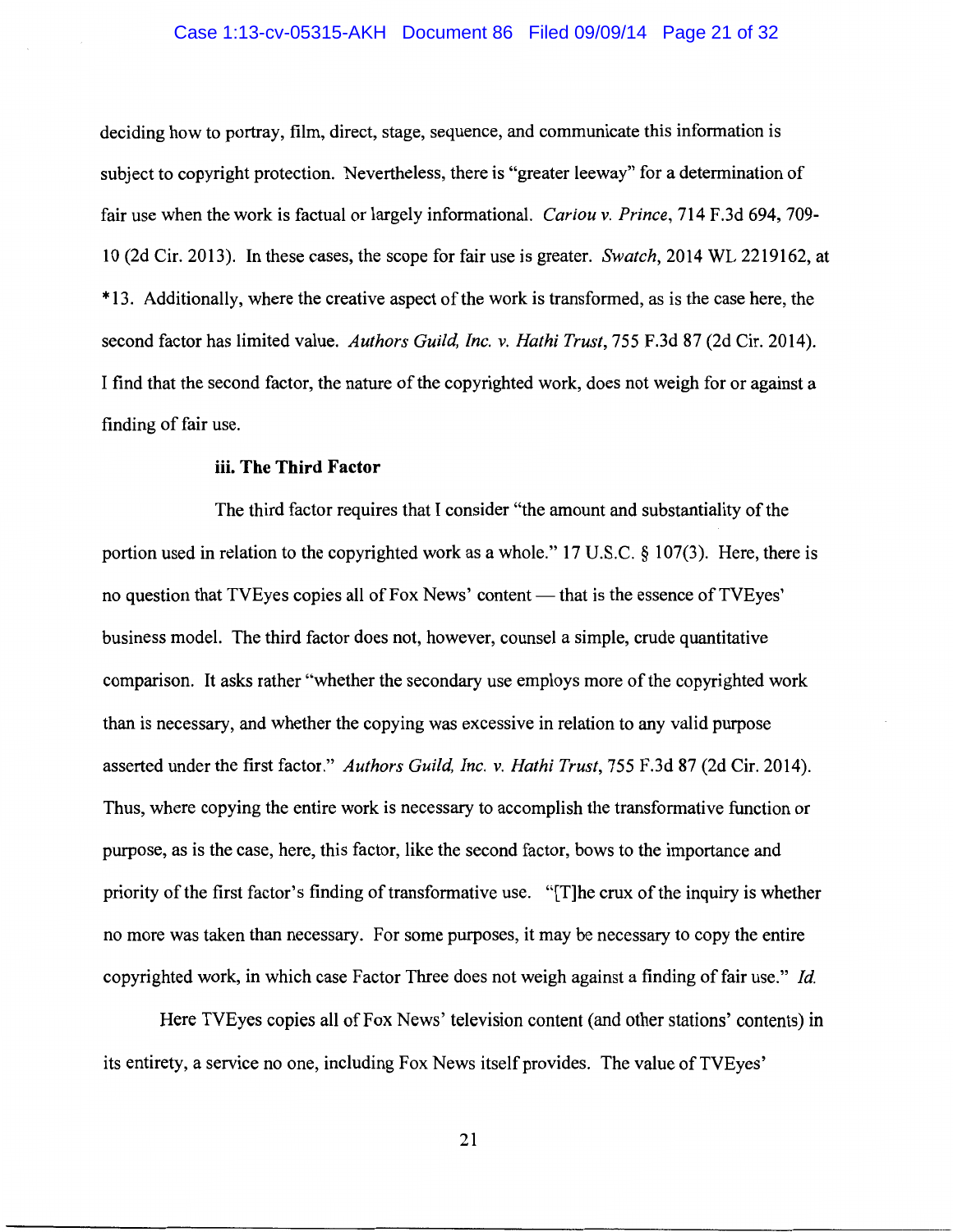database depends on its all-inclusive nature, copying everything that television and radio stations broadcast. One cannot say that TVEyes copies more than is necessary to its transformative purpose for, ifTVEyes were to copy less, the reliability of its all-inclusive service would be compromised. I find that the third factor, the extent of the copying, weighs neither in favor or against a fair use finding, since "the extent of permissible copying varies with the purpose and character of the use," *Campbell,* 510 U.S. at 586-87, and TVEyes' service requires complete copying twenty-four hours a day, seven days a week.

#### iv. **The Fourth Factor**

The fourth factor considers "the effect of the use upon the potential market for or value of the copyrighted work." 17 U.S.C. § 107(4).

It requires courts to consider not only the extent of market harm caused by the particular actions of the alleged infringer, but also whether unrestricted and widespread conduct of the sort engaged in by the defendant ... would result in a substantially adverse impact on the potential market ... The enquiry must take account not only of harm to the original but also harm to the market for derivative works.

*Campbell,* 510 U.S. at 590 (internal citations and quotations omitted). Crucially, this factor "is concerned with only one type of economic injury to a copyright holder: the harm that results because the secondary use serves as a substitute for the original work." *Hathi Trust,* 2014 WL 2576342, at \*9. Thus any economic harm caused by transformative uses does not factor into this analysis, "because such uses, by definition do not serve as substitutes for the original work." *Id*  This factor also requires a "balancing of the benefit the public will derive if the use is permitted and the personal gain the copyright owner will receive if the use is denied." *Bill Graham,* 448 F.3d at 610 (internal quotations omitted).

### a. **Economic Injury**

The Fair Use doctrine does not permit users to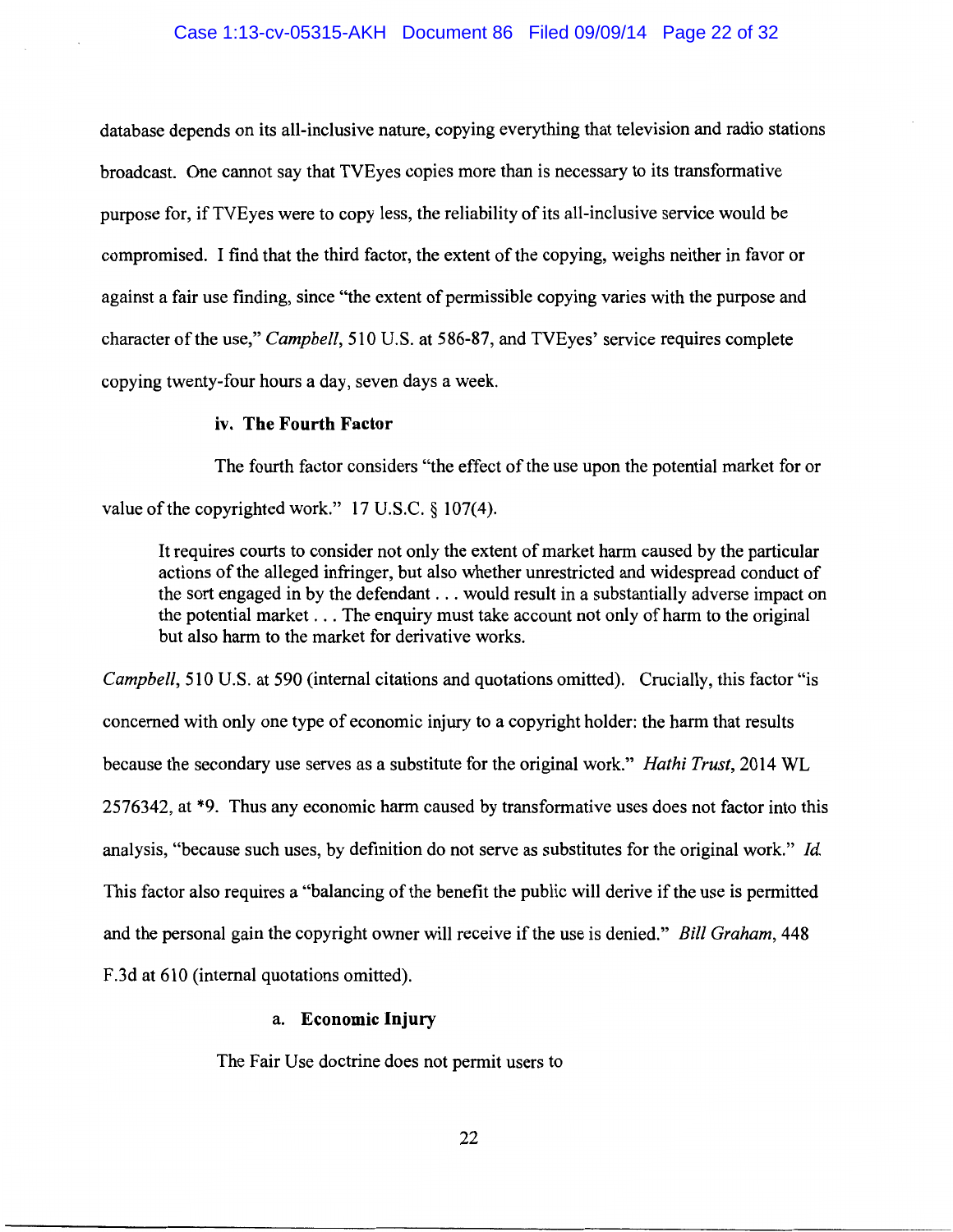excessively damage the market for the original by providing the public with a substitute for the original work. Thus, a book review may fairly quote a copyrighted book for the purposes of fair and reasonable criticism, but the review may not quote extensively from the heart of a forthcoming memoir in a manner that usurps the right of first publication and serves as a substitute for purchasing the memoir.

*Authors Guild, Inc. v. Hathi Trust,* 755 F.3d 87, 95-96 (2d Cir. 2014) (internal citations and quotations omitted). "Market harm is a matter of degree, and the importance of this factor will vary, not only with the amount of harm, but also with the relative strength of the showing on other factors." *Campbell,* 510 U.S. at 590 n.21.

Fox News bases its suit on 19 individual, hour-long programs that it aired between October 16, 2012 and July 3, 2013. Fox News argues that TVEyes' service decreases the per-subscriber carriage fees that advertisers and cable and satellite providers are willing to pay Fox News. Fox News alleges that people will watch copies of content on TVEyes, and not FNC and FBN, thereby depressing Fox News' viewership ratings. Fox News' allegations assume that TVEyes' users actually use TVEyes as a substitute for Fox News' channels. Fox News' assumption is speculation, not fact. Indeed, the facts are contrary to Fox News' speculation.

First, none of the shows on which Fox News' suit is based remain available to TVEyes subscribers; TVEyes erases content every 32 days. Second, in the 32 days that these programs were available to TVEyes' subscribers, only 560 clips were played, with an average length of play of 53.4 seconds and the full range of play being 11.5 seconds to 362 seconds. Of the 560 clips played, 85.5% of the clips that were played were played for less than one minute; 76% were played for less than 30 seconds; and 51 % were played for less than 10 seconds. One program was not excerpted at all. The long term TVEyes statistics are consistent with the specific statistics of the 19 programs. From 2003 to 2014, only 5 .6% of all TVEyes users have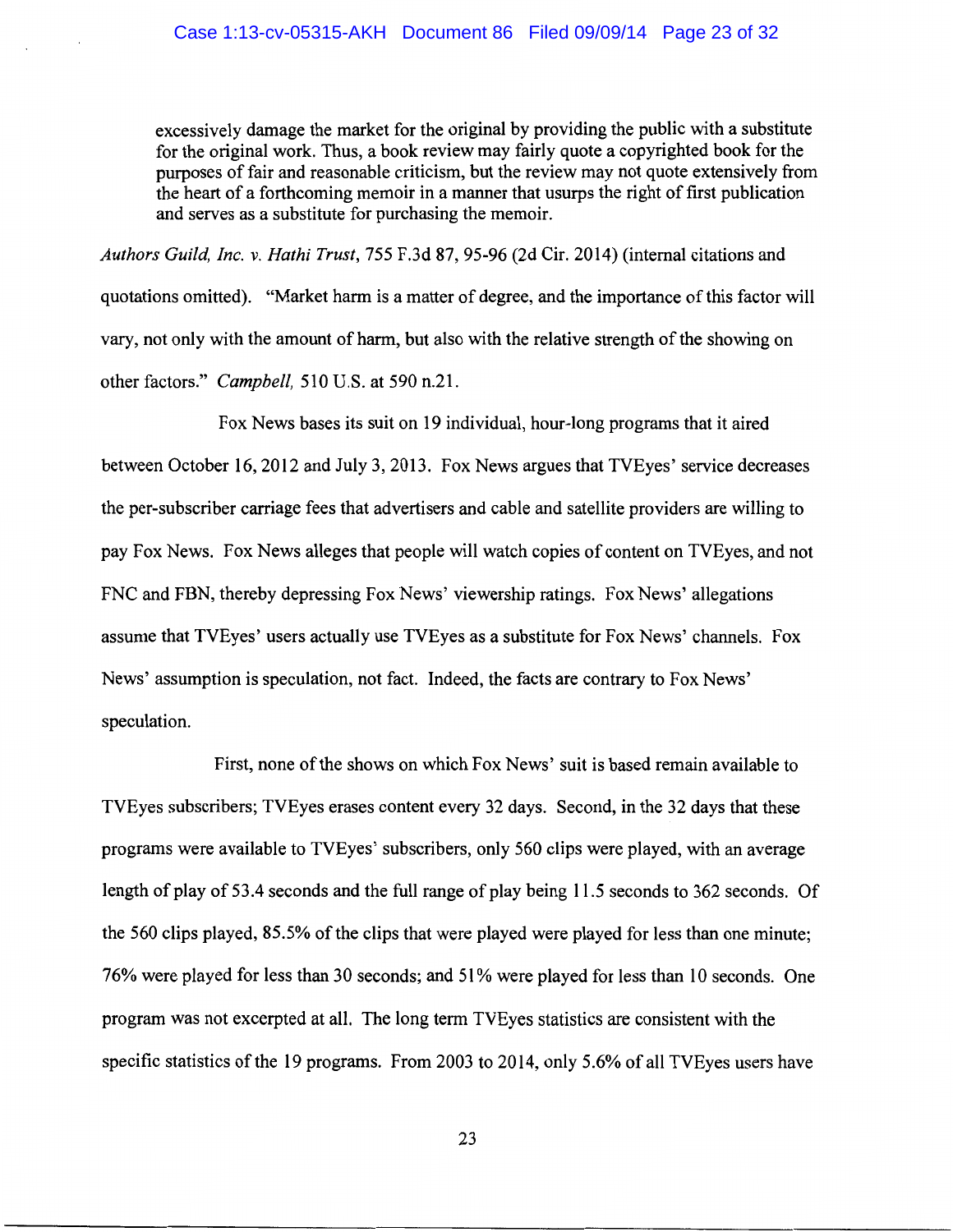#### Case 1:13-cv-05315-AKH Document 86 Filed 09/09/14 Page 24 of 32

ever seen any Fox News content on TVEyes. Between March 31, 2003 and December 31, 2013, in only three instances did a TVEyes subscriber access 30 minutes or more of any sequential content on FNC, and no TVEyes subscriber ever accessed any sequential content on FBN. Not one of the works in suit was ever accessed to watch clips sequentially. The record does not support Fox News' allegations. Fox News fails in its proof that TVEyes caused, or is likely to cause, any adverse effect to Fox News' revenues or income from advertisers or cable or satellite providers.

In a typical month, fewer than 1% of TVEyes' users play a video clip that resulted from a keyword search of its watch terms. TVEyes subscribers play video clips, on average, for 41 seconds, while the median play duration is 12 seconds. 95% of all video clips played on TVEyes are three minutes or shorter; 91% are two minutes or shorter; and 82% are a minute or shorter. Fewer than .08% of clips are ever played for the maximum clip time of ten minutes. Most clips respond to a search using keywords, fewer than 5.5% of all plays originate from a Date and Time Search. There is no basis for Fox News' alleged concern that TVEyes' subscribers are likely to watch ten minute clips sequentially in order to use TVEyes as a substitute for viewing Fox News' programming on television.

No reasonable juror could find that people are using TVEyes as a substitute for watching Fox News broadcasts on television. There is no history of any such use, and there is no realistic danger of any potential harm to the overall market of television watching from an "unrestricted and widespread conduct of the sort engaged in by defendant." *Campbell,* 510 U.S. at 590 (internal citations and quotations omitted). Fox News has not shown that TVEyes poses a risk to it of reduced returns on advertising rates or revenues because of alleged diversions of television viewers.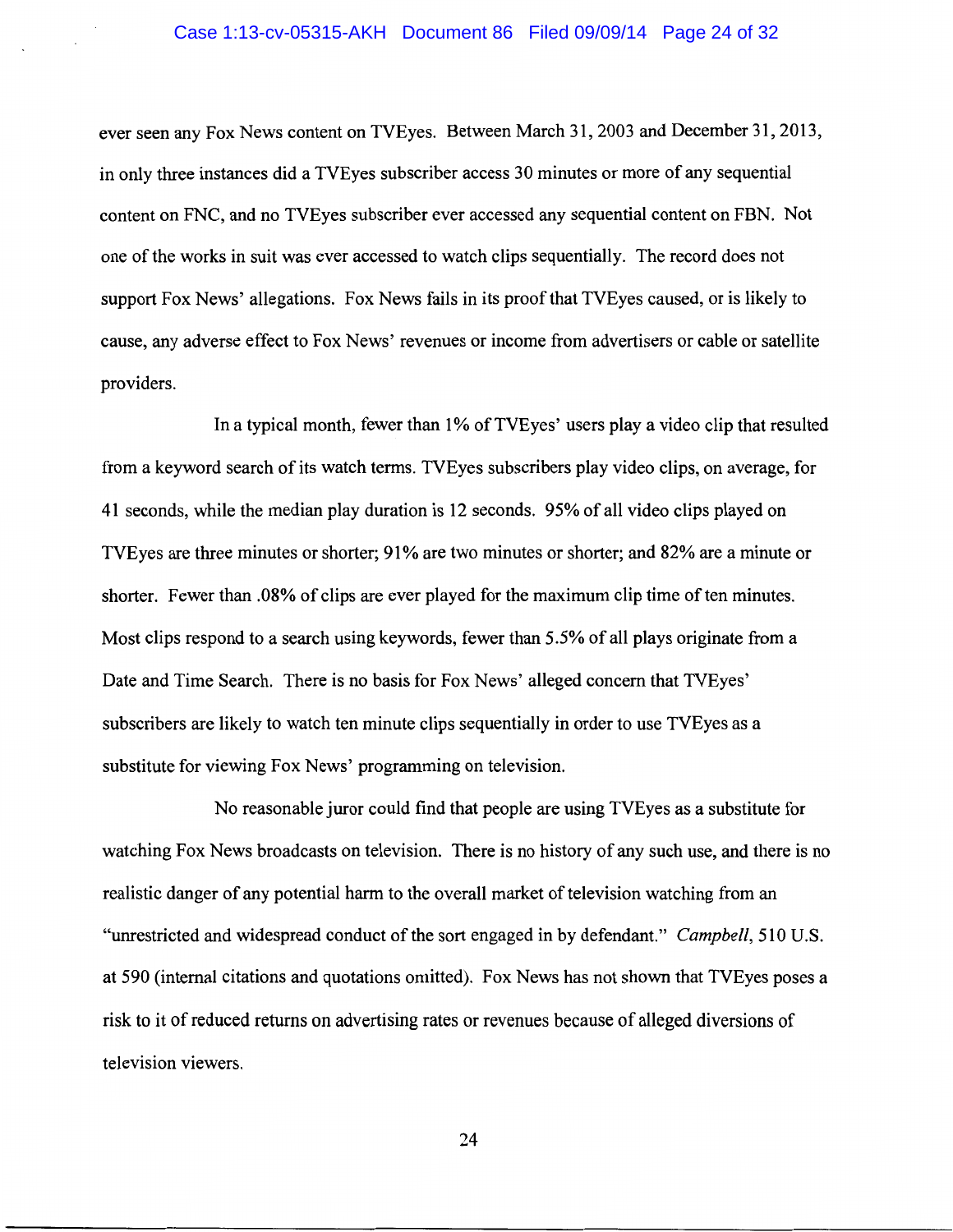#### Case 1:13-cv-05315-AKH Document 86 Filed 09/09/14 Page 25 of 32

Fox News also argues that TVEyes impairs the derivative market for video clips of copyrighted content with syndication partners like YouTube, and with Fox News' exclusive licensing agent, ITN Source and Executive Interviews. Why, Fox News asks, should TVEyes subscribers purchase clips from Fox News' licensing agents if they can be procured as part of their TVEyes subscription? However, Fox News is unable to provide the identity of the customers Executive Interviews allegedly lost. Fox News' entire revenue from this derivative source, between July 1, 2012 and June 30, 2013, is \$212,145.00 from syndication partners and \$246,875.00 from the licensing of clips, a very small fraction of its overall revenue. In light of this very small possible impact, any, "cognizable market harm" that can occur is likely to be outweighed by the public benefit arising from TVEyes' services. *See Campbell,* 510 U.S. at 590, n.21.

#### b. **Public Benefit**

The fourth factor requires a balance between the "benefit the public will derive if the use is permitted, and the personal gain the copyright owner will receive if the use is denied." *Bill Graham,* 448 F.3d at 610 (internal quotations omitted). TVEyes argues that its service provides an immense benefit to the public interest because it assembles from scratch a library of television broadcast content that otherwise would not exist and renders it easily and efficiently text-searchable. Without TVEyes, there is no other way to sift through more than 27,000 hours of programming broadcast on television daily, most of which is not available online or anywhere else, to track and discover information.

TVEyes subscribers use this service to comment on and criticize broadcast news channels. Government bodies use it to monitor the accuracy of facts reported by the media so they can make timely corrections when necessary. Political campaigns use it to monitor political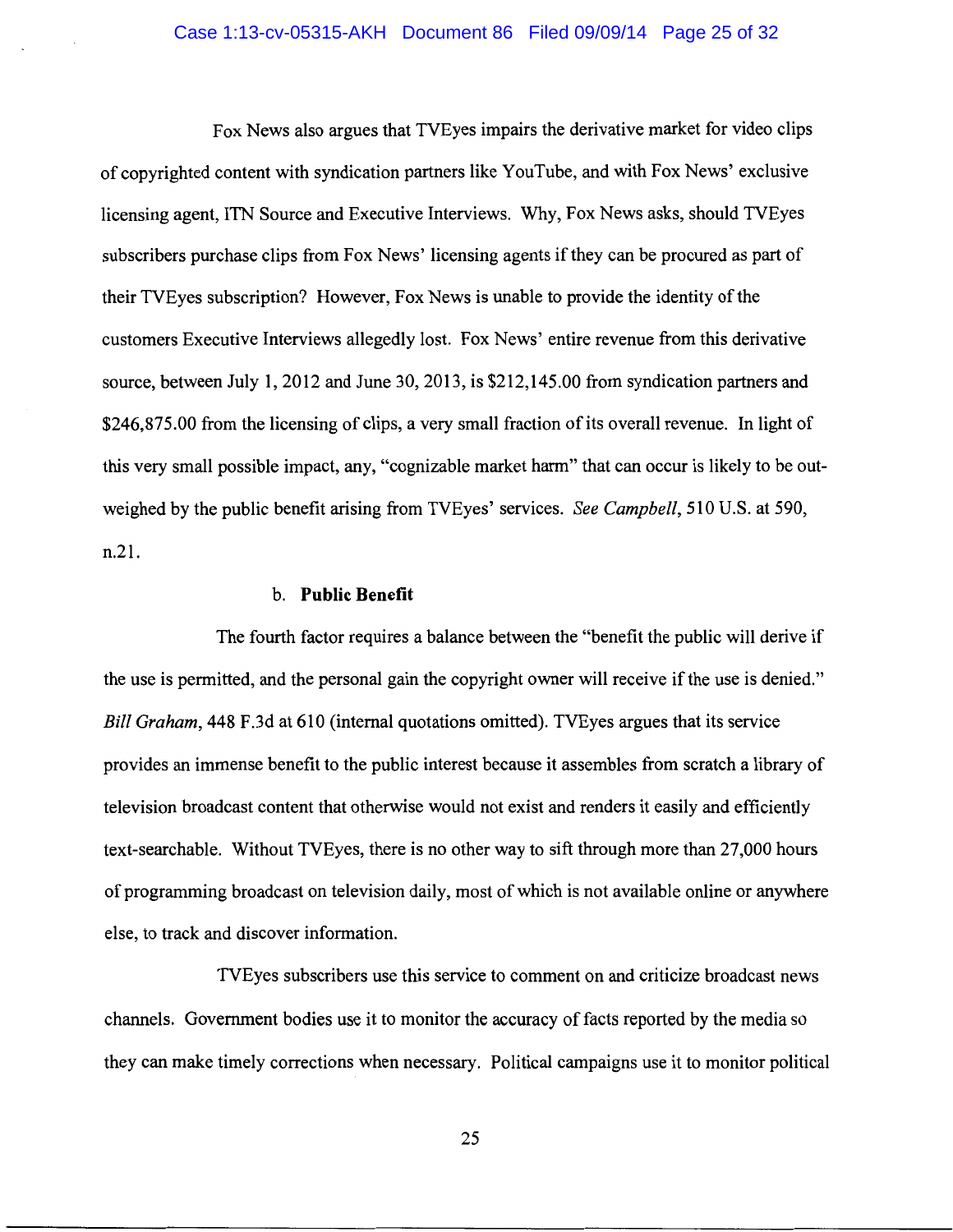#### Case 1:13-cv-05315-AKH Document 86 Filed 09/09/14 Page 26 of 32

advertising and appearances of candidates in election years. Financial firms use it to track and archive public statements made by their employees for regulatory compliance. The White House uses TVEyes to evaluate news stories and give feedback to the press corps. The United States Army uses TVEyes to track media coverage of military operations in remote locations, to ensure national security and the safety of American troops. Journalists use TVEyes to research, report on, compare, and criticize broadcast news coverage. Elected officials use TVEyes to confirm the accuracy of information reported on the news and seek timely corrections of misinformation. Clearly, TVEyes provides substantial benefit to the public.

I therefore conclude that this factor does not weigh against a finding of fair use, especially when the de minimis nature of any possible competition is considered in comparison to the substantial public service TVEyes provides. Subject to possible exceptions from the downloading and sharing of clips via social media, as discussed below, I find that the small possible market harm to Fox News is substantially outweighed by the important public benefit provided by TVEyes.

# iv. **The Balance of the Factors**

Ultimately, "the various non-exclusive statutory factors are to be weighed together, along with any other relevant considerations, in light of the purposes of the copyright laws." *Google Books,* 954 F. Supp. 2d at 293. TVEyes' service copies television broadcasts but for an entirely different purpose and function. TVEyes is not "trying to scoop" Fox News' broadcasts or to "supplant the copyright holder's commercially valuable right of first publication" *Swatch,* 2014 WL 2219162, at \*7. TVEyes captures and indexes broadcasts that otherwise would be largely unavailable once they aired.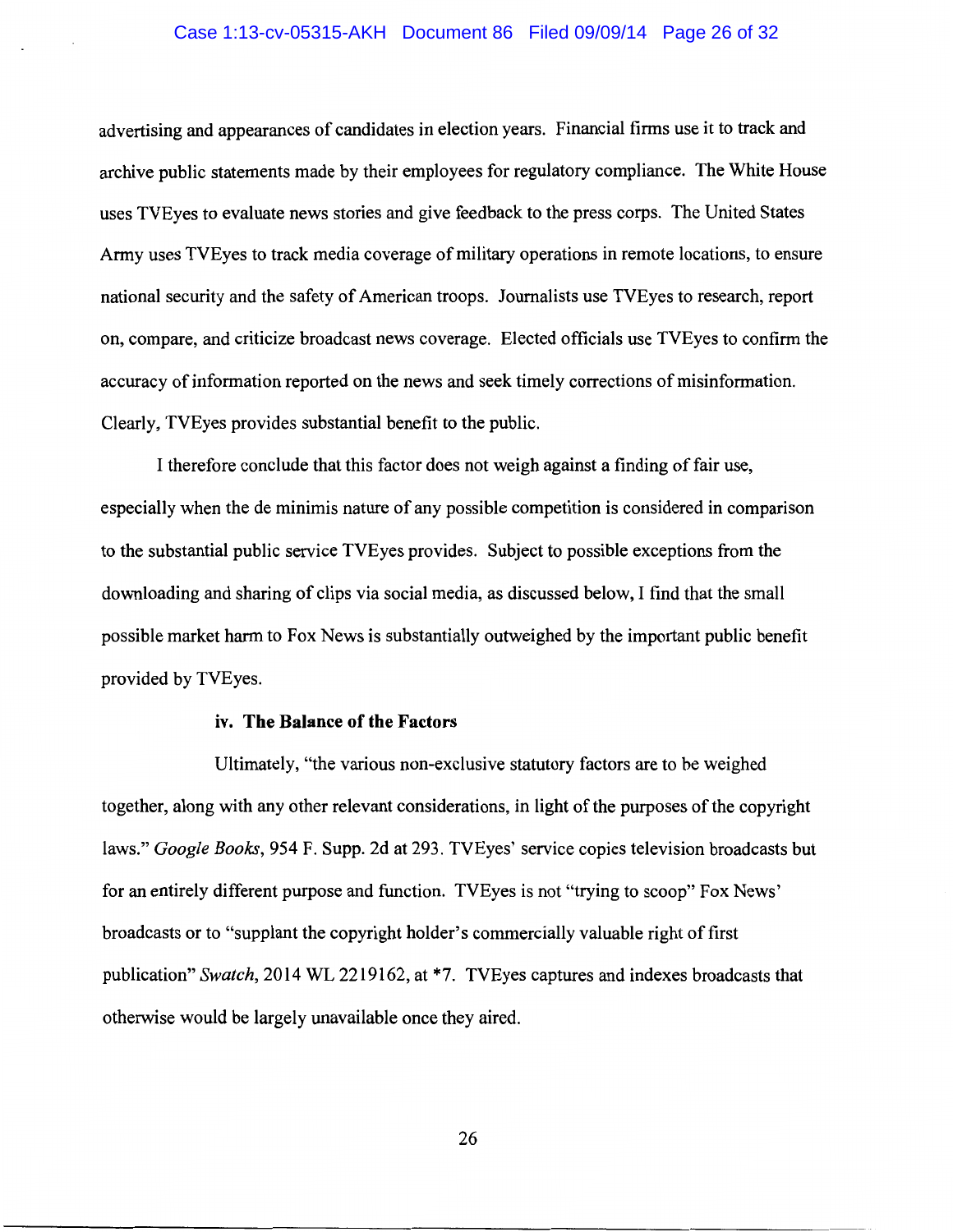Users access the clips and snippets for an altogether different purpose - to evaluate and criticize broadcast journalism, to track and correct misinformation, to evaluate commercial advertising, to evaluate national security risks, and to track compliance with financial market regulations. As TVEyes points out, "monitoring television is simply not the same as watching it." As the Second Circuit explained in *Swatch Group Mgmt. Servs. Ltd. v. Bloomberg LP,* 

In the context of news reporting and analogous activities, moreover, the need to convey information to the public accurately may in some instances make it desirable and consonant with copyright law for a defendant to faithfully reproduce an original work without alteration. Courts often find such uses transformative by emphasizing the altered purpose or context of the work, as evidenced by surrounding commentary or criticism.

2014 WL 2219162, at \*8. TVEyes' service provides social and public benefit and thus serves an important public interest.

I therefore find that TVEyes' copying of Fox News' broadcast content for indexing and clipping services to its subscribers constitutes fair use. However, I do not decide the issue of fair use for the full extent of TVEyes' service, TVEyes provides features that allow subscribers to save, archive, download, email, and share clips of Fox News' television programs. The parties have not presented sufficient evidence showing that these features either are integral to the transformative purpose of indexing and providing clips and snippets of transcript to subscribers, or threatening to Fox News' derivative businesses.

Similarly, neither party is entitled to summary judgment on the issue of whether the date and time search function, allowing its subscribers to search for television clips by date and time instead of by keyword or term, is integral to the transformative purpose of TVEyes and its defense of fair use. While the evidence shows that this feature does not pose any threat of market harm to Fox News, the record fails to show that it is crucial or integral to TVEyes'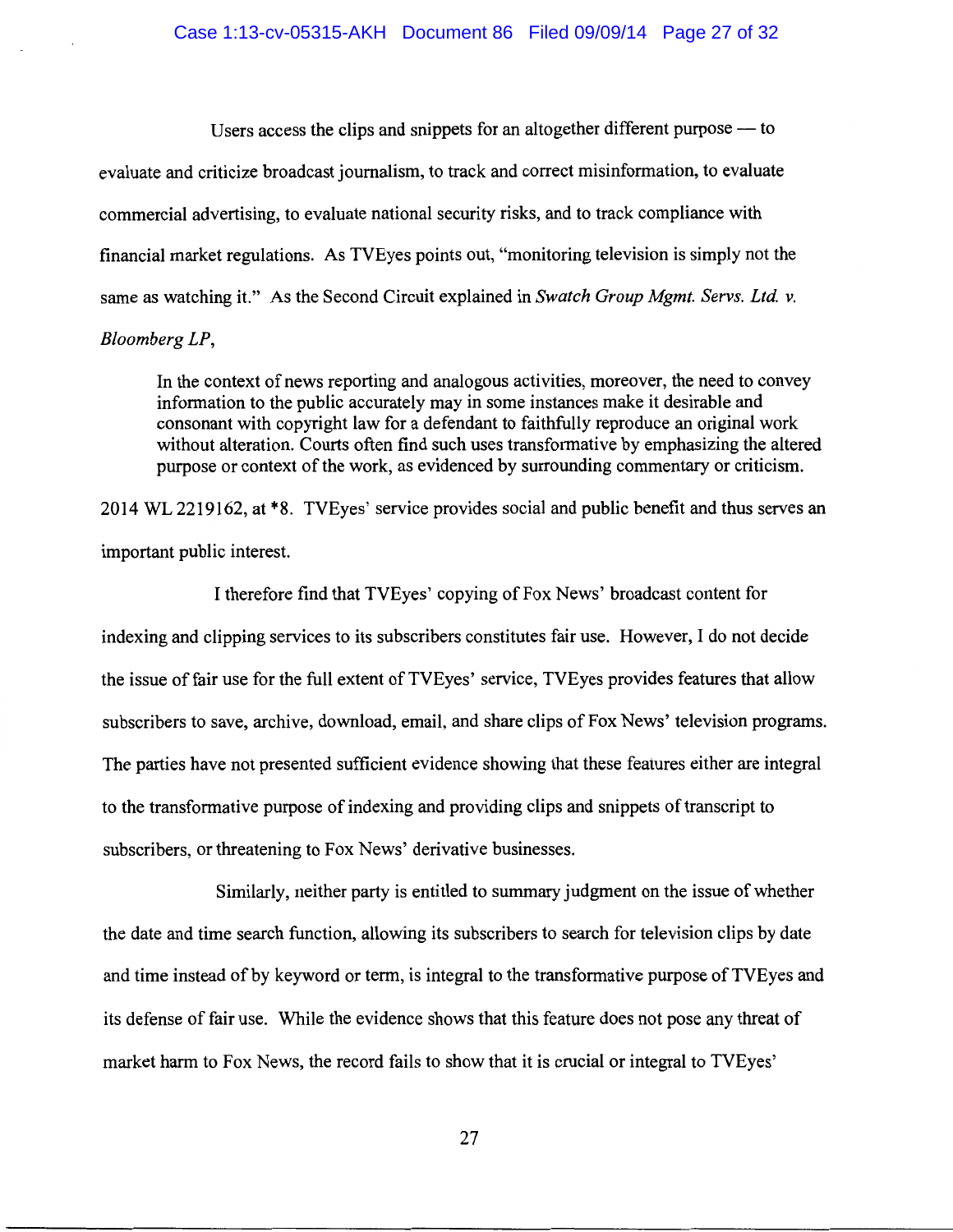transformative purpose. The factual record should be developed further before I can decide this issue.

#### **D. Hot** News **Misappropriation Claim**

Fox News also pleads a hot news misappropriation claim, alleging that TVEyes stole "hot news" from Fox News in violation of state tort law. In *International News Service v. Associated Press,* 248 U.S. 215 (1918), the case that created the concept of hot news misappropriation, plaintiff and defendant were in exactly the same business of gathering news worldwide and distributing it to its members, various news reporting outlets. The Associated Press ("AP") sued the International News Service ("INS") because the INS had engaged in a practice of "scooping" AP news stories. They did this by lifting AP news stories from AP bulletins and repackaging them as INS news stories and selling them to news outlets before the AP could. The Supreme Court ruled that this kind of "reaping what one has not sown" was tortious where the parties were "in the keenest of competition between themselves in the distribution of the news throughout the United States." *Id.* at 231.

To prevail on a hot news misappropriation claim, Fox News must show that: (1) it generates or collects information at some expense; (2) the value of information is highly time sensitive; (3) defendant's use of information constitutes free-riding on plaintiffs costly efforts to generate or collect it; (4) defendant's use of information is in direct competition with a product or service offered by plaintiff; and (5) the ability of other parties to free-ride on efforts of plaintiff would so reduce the incentive to produce the product or service that its existence or quality would be substantially threatened. *The National Basketball Ass 'n v. Motorola, Inc.* 105 F.3d 841, 852 (2d Cir. 1997).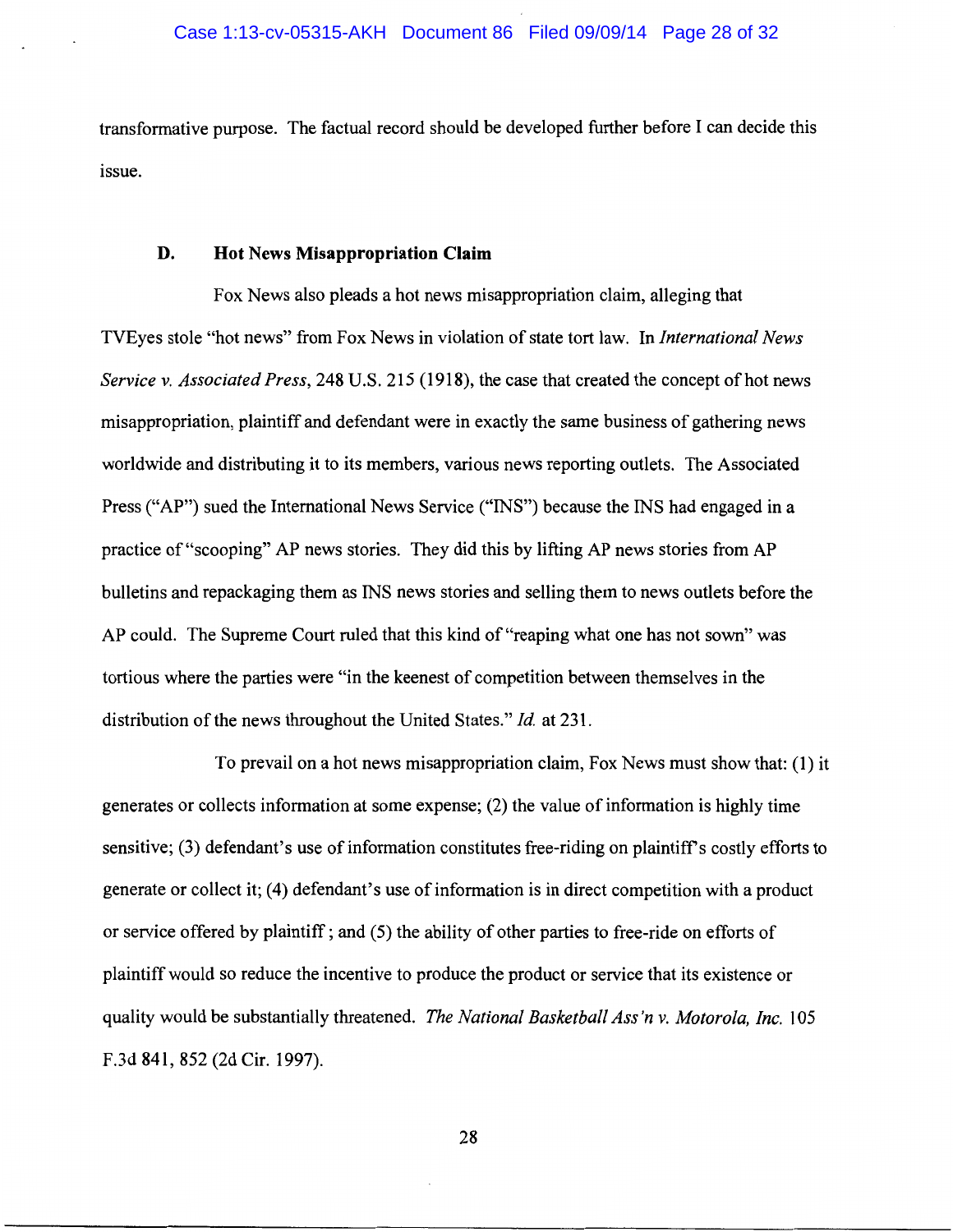#### Case 1:13-cv-05315-AKH Document 86 Filed 09/09/14 Page 29 of 32

Before addressing the merits of this claim, however, I must determine whether or not this state law claim is preempted by the federal Copyright Act. "All legal or equitable rights that are equivalent to any of the exclusive rights" of the Copyright Act "are governed exclusively by" the Copyright Act. 17 U.S.C. § 301(a). State law hot news misappropriation claims are preempted by the Copyright Act if the "claim seeks to vindicate legal or equitable rights that are equivalent to one of the bundle of exclusive rights already protected by the Copyright Act; and the work in question is of the type of works protected by the Copyright Act." *Barclays Capital, Inc. v. TheFlyontheWall.com, Inc.,* 650 F.3d 876, 892 (2d Cir. 2011). Where both of these conditions are met, as is clearly the case here, the court then applies the "extra element test" to determine whether the claim should survive because of some extra element in the tort bringing it outside the realm of copyright.

This test asks whether "an extra element [is] required instead of or in addition to the acts of reproduction, performance, distribution or display, in order to constitute a statecreated cause of action," such that the claim is qualitatively different from a copyright claim. *National Basketball Association,* 105 F.3d at 850. Here, Fox News argues that the "extra element" is the fact that TVEyes stole its "hot news" and thereby "free-rides" on Fox News' hard work and labor in the same way the INS free-rode on the AP's labor. In making this argument, Fox News ignores the actual definition of free-riding provided by the Supreme Court in *INS.* For the purposes of this tort and its preemption test, the term "free-riding" means "taking material that has been acquired by complainant as the result of organization and the expenditure of labor, skill, and money, and which is salable by complainant for money, and ... appropriating it and selling it as the [defendant's] own ..." *Barclays Capital, Inc. v. Theflyonthewall.com, Inc.*, 650 F.3d 876, 895, (2d Cir. 2011), quoting *International News Service v. Associated Press,* 248 U.S.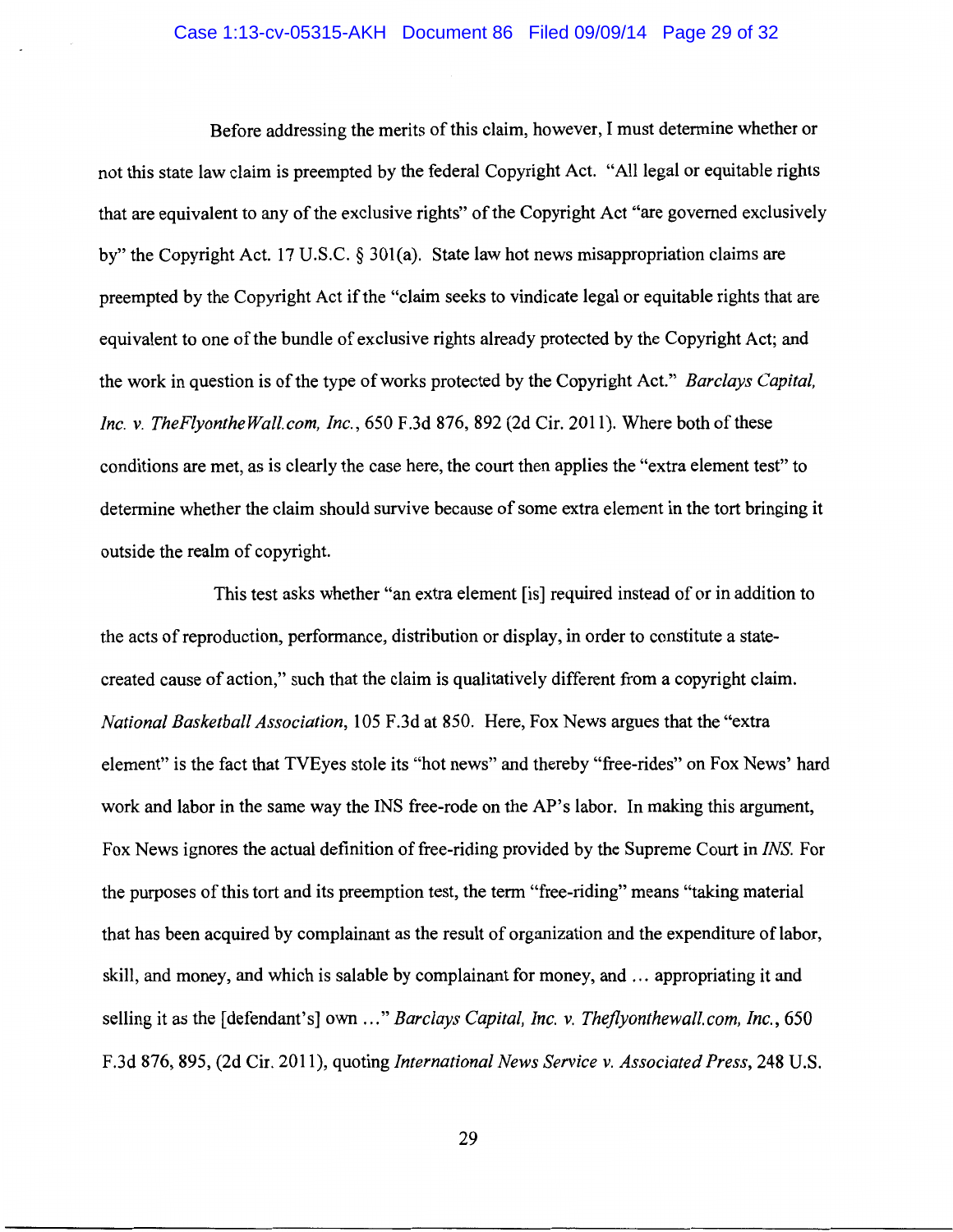215, 239 (1918). The Supreme Court defined free-riding as passing off someone else's work as one's own. Here, TVEyes is not passing off Fox News' content as its own.

In *Barclays Capital,* the Second Circuit ruled that the hot news misappropriation claim was preempted by the Copyright Act, and that the "extra element" test premised on "freeriding" was not shown. In that case, the plaintiff researched and analyzed the financial markets in order to generate daily reports that provided recommendations to clients about firms in which to invest, and stock in which to trade. The defendants obtained information about firm recommendations and posted them on its website before firms made them available to the general public and before exchanges for trading in those shares opened for the day. The Second Circuit held that the hot news misappropriation claim was preempted by the Copyright Act, and that defendants were not "free-riding," but were "collating and disseminating factual information - the *facts* that Firms and others in the securities business would have made recommendations with respect to the value of and the wisdom of purchasing or selling securities – and attributing the information to its source." *Barclays Capital, Inc.,* 650 F.3d at 902.

Fox News' hot news misappropriation claim is preempted by the Copyright Act for the very same reasons. As in *Barclays,* "[i]t is not the identity of Fly and its reputation as a financial analyst that carries the authority and weight sufficient to affect the market. It is Fly's accurate attribution of the Recommendation to the creator that gives this news its value." *Id.*  Similarly, TVEyes is not a valuable service because its subscribers credit it as a reliable news outlet, it is valuable because it reports what the news outlets and commentators are saying and therefore does not "scoop" or free-ride on the news services. Thus, the hot news misappropriation claim is preempted by the Copyright Act because if fails the extra element test.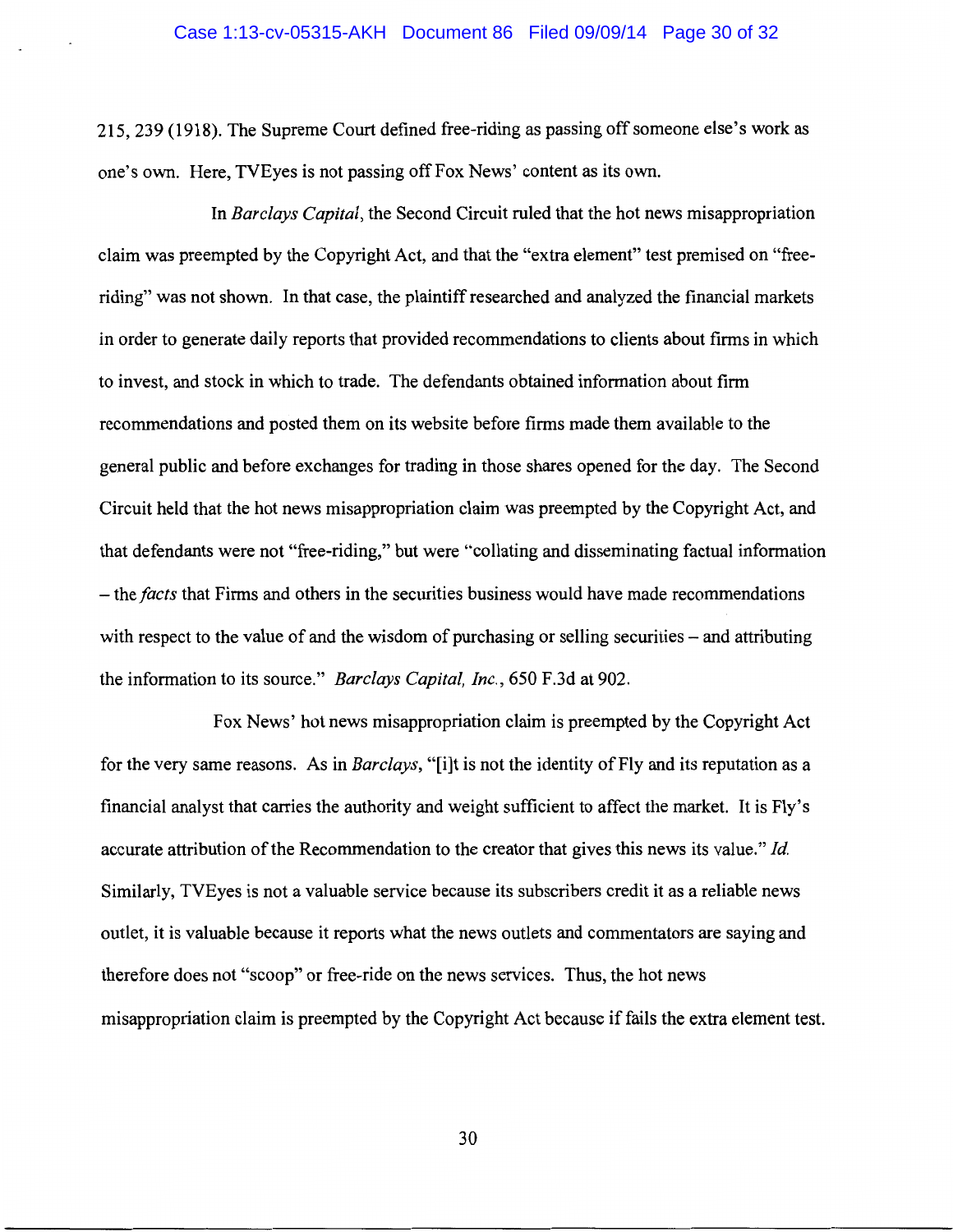### **E. Misappropriation**

Lastly, Fox News brings a state law misappropriation claim based on the equitable doctrine that recognizes that "a person shall not be allowed to enrich himself unjustly at the expense of another." *Georgia Malone and Company, Inc. v. Rieder,* 19 N.Y.3d 511, 516 (2012). Such a claim must be "grounded in either deception or appropriation of the exclusive property of the plaintiff." *HL Hayden Co. of New York, Inc. v. Siemens Medical Systems, Inc.,*  879 F.2d 1005, 1025 (2d Cir. 1989). Here again, I must first determine if this claim is preempted by the Copyright Act. It is, and for straightforward reasons that echo the analysis above. Fox News goes to great length to argue that TVEyes acted in bad faith and that TVEyes' "bad faith" constitutes the extra element to take Fox News' claim outside the Copyright Act. Under this analysis, however, elements of a tort that address the mens rea or intent of the tortfeasor cannot constitute an "extra element" for purposes of evading preemption. An

action will not be saved from preemption by elements such as awareness or intent, which alter the action's scope but not its nature ... Following this 'extra element' test, we have held that unfair competition and misappropriation claims grounded solely in the copying of a plaintiff's protected expression are preempted by section 301.

*Computer Association Intern v. Altai, Inc.* 982 F.2d at 717 (2d Cir. 1992) (internal citations and quotations omitted).

Thus, the misappropriation claim also is preempted by the Copyright Act. "The broad misappropriation doctrine relied upon ... is therefore equivalent to the exclusive rights in copyright law... Indeed because the copyright act itself provides a remedy for wrongful copying, such unfairness may be seen as supporting a finding that the Act preempts the tort." *Barclays Capital, Inc.,* 650 F.3d at 895. *See also Walker v. Time Life Films, Inc.,* 784 F.2d 44, 53 (2d Cir. 1986) ("Walker's cause of action for unfair competition is preempted by the federal copyright laws to the extent it seeks protection against copyright of Walker's book" dismissing